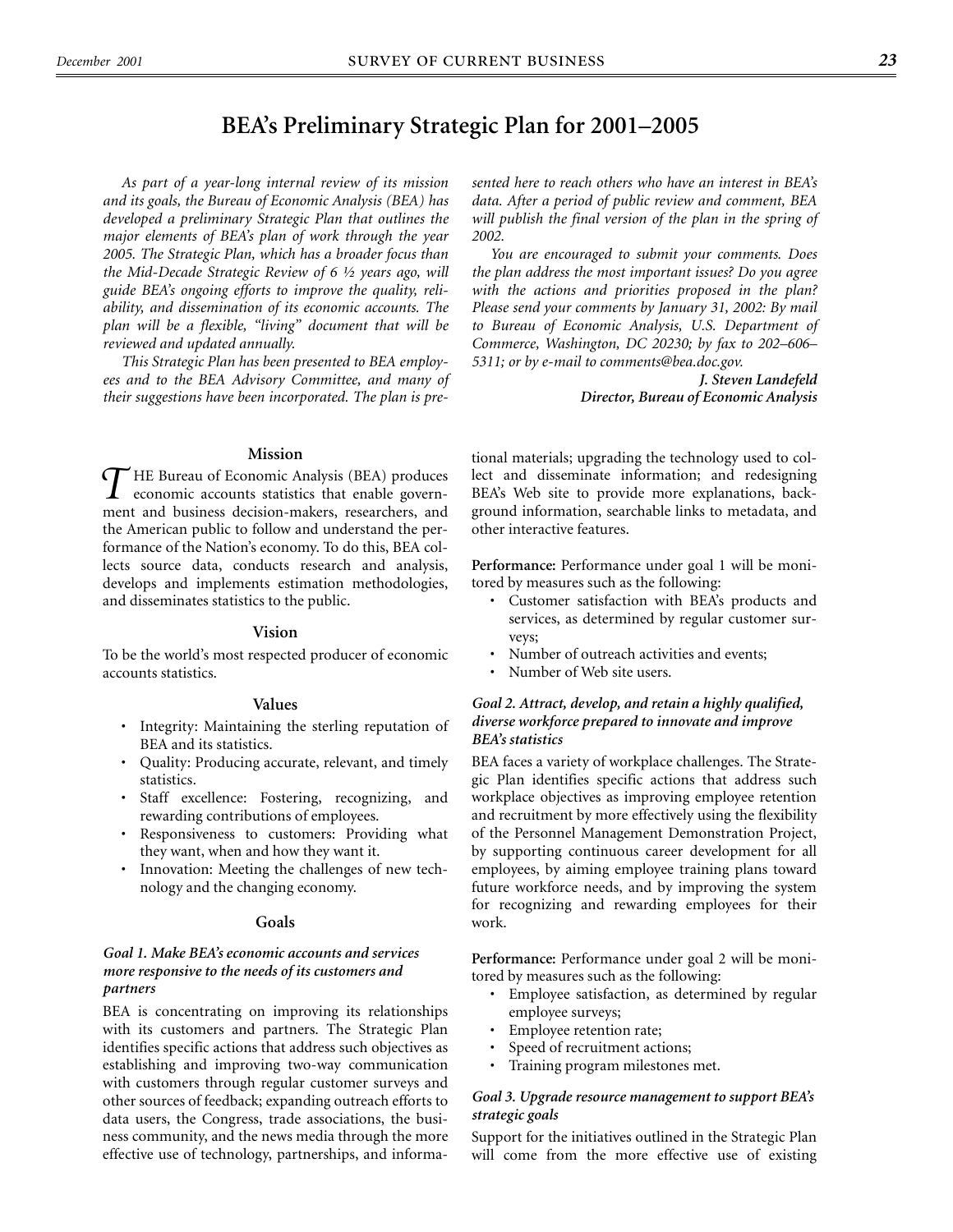resources (through productivity-enhancing technology investments and changes in work processes and products) and from incremental resources. To manage its resources effectively, BEA will have to better account for the costs and benefits of existing and proposed work. By using new financial accounting support and by stepping up its interaction with customers, the Department, and statistical agency partners, BEA will more effectively conduct its programs, allocate resources, and plan for the provision of resources to achieve the Bureau's goals.

*Upgrading BEA's financial management*.—BEA is developing a cost-based budget for existing and proposed work that is directly linked to the Bureau's activities. As a result, BEA will be better able to identify the costs and benefits of its programs for its customers, the Administration, and the Congress as a part of the budget formulation process. Moreover, BEA will be better able to track and manage its existing resources. This objective will be accomplished by obtaining the resources for an internal budget staff, by implementing an activitybased cost system, and by completing a smooth transition of our core financial system to the Commerce Department's new Commerce Administrative Management System.

*Investing in information technology (IT)*.—BEA's economic programs require the IT support provided by the Office of the Chief Information Officer. Much has been accomplished to enhance BEA's IT infrastructure, especially the establishment of a stable local area network with strong backup capabilities for BEA systems, but significant work remains in the redesign of critical estimation systems. The Strategic Plan emphasizes four areas in which further IT investment is needed: (1) Continuing support of BEA program staff with more efficient IT tools (software) to enhance their performance, (2) ongoing upgrades of the IT infrastructure (servers, workstations, telephones) to ensure reliability and security, (3) redesigning of core estimation systems to maximize the use of database technologies, and (4) harnessing of rapidly developing Web-based technologies to improve data dissemination.

*Updating and better focusing existing programs*.—Meeting customer needs and working to better focus BEA's resources require a continuing reevaluation and improvement of products and work processes. This effort includes examining internal work processes and determining whether resources are devoted to the highest priorities. This evaluation will be accomplished by annual bottom-up reviews of work processes, with changes incorporated in annual updates of the Strategic Plan and of unit and individual work plans.

*Focusing BEA's products and services to meet the needs of businesses, policymakers, and households*.—To make sure that its existing statistical products are used effectively, BEA must provide expanded and more accessible infor-

mation on its Web site and improve the dissemination of information directly to the news media and to potential users of BEA's statistics in the business community, State and local governments, academia, think tanks, the Administration, and the Congress. Then, armed with cost and benefit information for existing and proposed products, BEA must work with these constituencies to develop products and services that meet their needs. This objective will be accomplished by upgrading BEA's public affairs function, by establishing a Congressional liaison function, by interacting regularly with BEA's customers on their needs, and by updating and refocusing the Strategic Plan and individual unit plans.

**Performance:** Performance under goal 3 will be monitored by measures such as the following:

- Upgrading financial management—project milestones met;
- Investing in IT—project milestones met for IT upgrades;
- Updating existing programs—number of products and processes reevaluated;
- Focusing on users' needs—number of outreach activities and events.

### *Goal 4. Upgrade BEA's economic statistics by improving statistical methodologies and source data and by using new technologies*

This first version of the Strategic Plan identifies statistical program priorities for FY 2001 through FY 2005. These priorities are summarized below by economic account, followed by an across-the-board review of source data improvements.

**National accounts**.—BEA produces the national income and product accounts (NIPA's), including the estimates of gross domestic product (GDP), monthly personal income and outlays, and stocks of fixed assets and consumer durable goods. The Strategic Plan identifies the following areas for improvement.

*Improving processing systems*.—The estimation of GDP can be made more reliable, efficient, and flexible through a comprehensive effort to improve the underlying processing systems. The Strategic Plan identifies actions such as the creation of a new central system to replace the two outdated and overburdened systems now in use, the replacement of the time-series database software used by analysts to prepare the estimates, and the overhaul of estimation subsystems. Special attention will be paid to good programming practices, including documentation of requirements and programs, thorough testing prior to implementation, and use of modern standards and best practices.

*Addressing data gaps and other shortcomings*.—The overall quality of the NIPA estimates is very high, but the quality is jeopardized by several gaps resulting from inadequate source data or from recent changes in the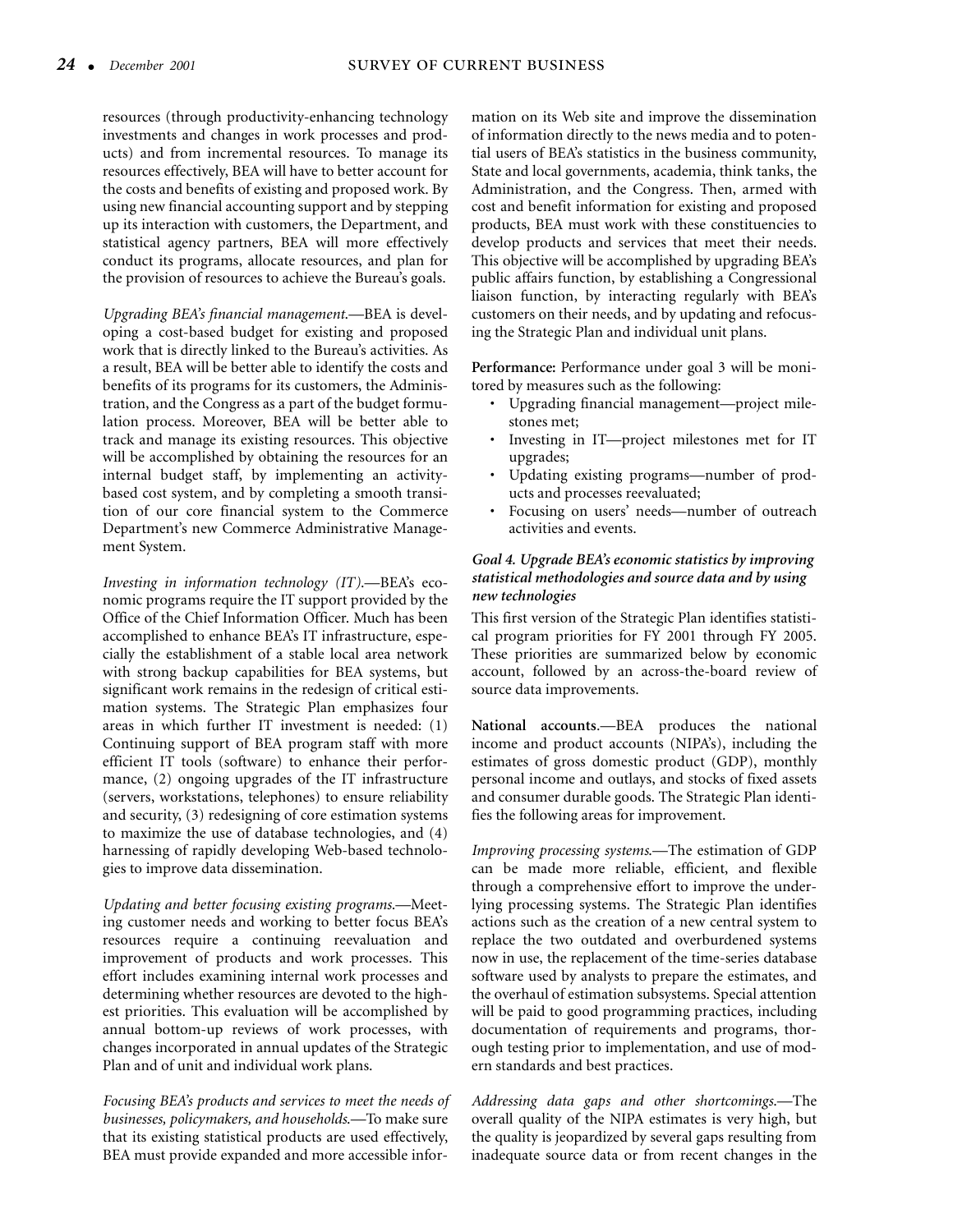economic environment. In addition, there are longstanding measurement problems, such as quality adjustments of prices and the measurement of services. A systematic plan to minimize these problems will improve the quality and usefulness of the national accounts. The Strategic Plan identifies specific actions that address such needs as implementing the North American Industry Classification System, developing new quality-adjusted prices, developing improved measures of services, developing improved estimates of software investment, and conducting research on and developing better estimates of employee stock options and other components of income.

*Improving consistency and integration with other accounts*.—In order to assemble an overall picture of the economy, many users want to move seamlessly not only among BEA's accounts but also between them and the Federal Reserve's flow-of-funds accounts and the Bureau of Labor Statistics' productivity accounts. Such comparisons are now impeded by inconsistencies in definitions and presentation. Several elements of the Strategic Plan are designed to facilitate those comparisons and provide more useful information by improving the consistency, coherence, and presentation of the accounts.

*Improving consistency with international standards*.— International guidelines for national economic accounts generally reflect best practices, and BEA's estimates of major aggregates, such as GDP, are largely consistent with international guidelines and are an example of best practices. However, the Strategic Plan identifies several areas where BEA could improve the estimation, presentation, and usefulness of its national accounts by more fully adopting the recommendations contained in the international guidelines.

**International accounts.**—BEA produces the balance of payments and international investment accounts, as well as financial and operating data on multinational companies. The Strategic Plan addresses efforts to improve productivity or outputs in the existing areas of work and to improve coverage in areas where major gaps have recently appeared.

*Improving productivity or outputs in existing areas of work*.—Several initiatives are designed to enable BEA to do more with less. For example, increased investment in IT infrastructure will enable BEA to expand electronic data collection and dissemination and to improve the usefulness of the international accounts section of its Web site. BEA will conduct research on implementing new sampling and imputation techniques that would reduce the resources required to estimate data for relatively small companies that now must report in BEA surveys. In addition, BEA must improve the usefulness of its estimates of international trade in goods and services by accelerating their release.

*Closing data gaps in the accounts*.—A number of the initiatives pertain to closing data gaps that have recently developed. One initiative addresses the potential underreporting of U.S. goods trade, while others would alleviate the data gaps in international services by developing more frequent (quarterly instead of annual) surveys of unaffiliated services and by broadening the coverage of existing surveys. Additional initiatives focus on closing gaps in the measurement of financial flows, such as those stemming from transactions involving derivatives and other types of short-term financial instruments, reverse or short transactions, and transactions in traditional instruments that now bypass the international capital reporting system.

*Improving consistency with international standards*.—In general, BEA's international accounts are highly consistent with international standards; in fact, BEA has played a lead role in carrying out the conceptual work necessary to establish many of the standards. However, international standards are continually evolving and expanding, and in some areas—such as insurance services—BEA's methodologies probably could be improved. Proposed initiatives would enable BEA to keep abreast of the changing standards and to comply more fully with existing standards.

**Industry accounts.**—BEA produces economic statistics on industries, including the input-output (I-O) accounts, the GDP-by-industry accounts, and occasional satellite accounts. The I-O account benchmarks underpin the NIPA and other account benchmarks. The Strategic Plan focuses on completing the 1997 benchmark I-O accounts by late 2002, thereby meeting a commitment to produce the benchmark accounts within 5 years of the reference year. The plan also includes the following new elements that will provide customers with more useful industry statistics.

*Accelerating annual industry data*.—Research will be directed toward reducing the time lag for the release of the annual I-O accounts (from 3 years down to 1 year after the reference year) and the annual GDP-by-industry estimates (from 11 months down to 4 months after the reference year).

*Reconciling and improving the consistency of industry estimates*.—This element will be directed toward reviewing and partially reconciling the value-added estimates from the 1997 benchmark I-O accounts and GDP-by-industry accounts to bring those estimates into closer alignment and developing approaches to improve the consistency of the I-O, GDP-by-industry, and gross state product (GSP) estimates.

*Improving estimating methods and processing systems and interfaces*.—This element will focus on improving estimating methodologies, designing and developing interactive software tools for accessing data, expanding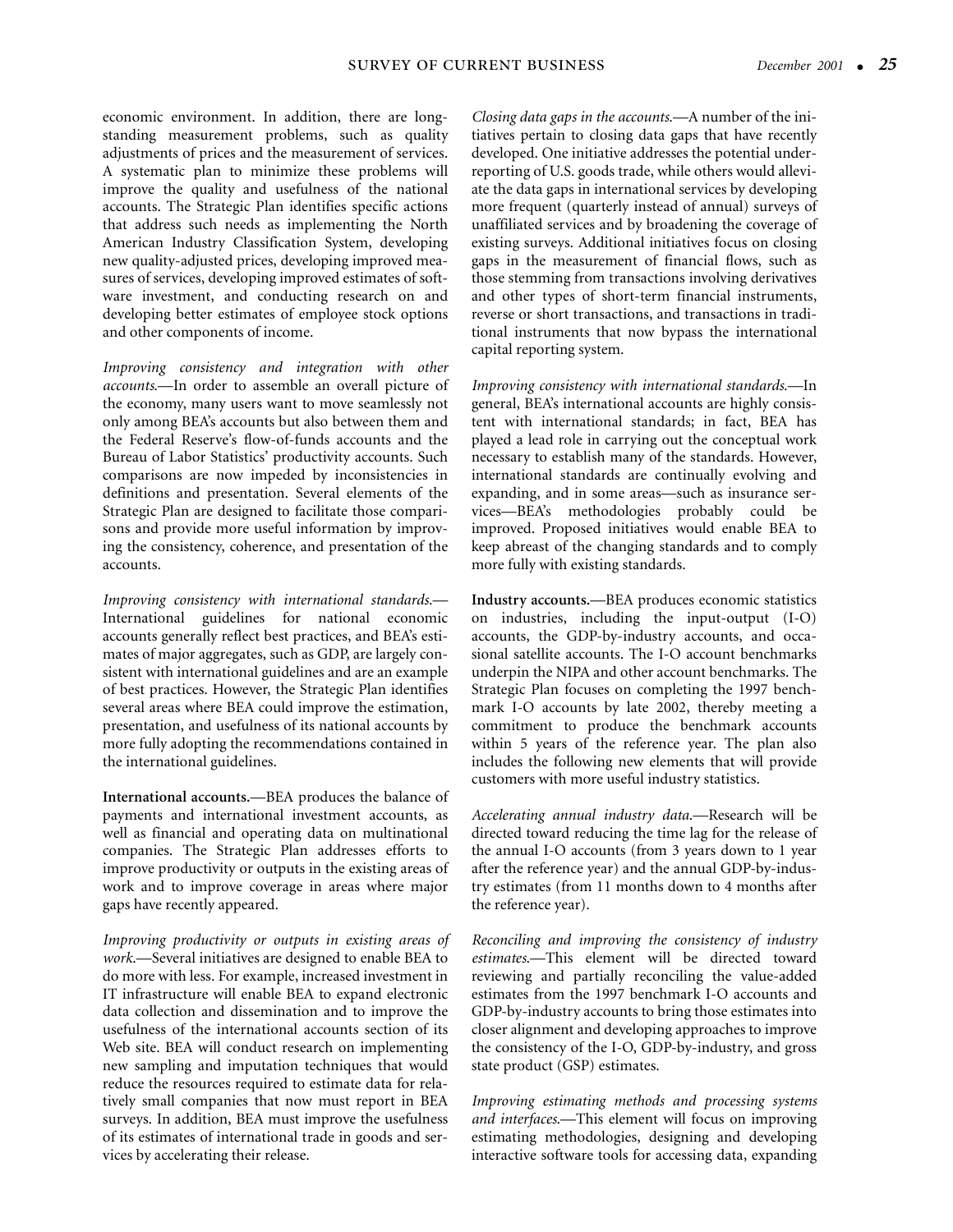integrated software applications to produce industry estimates, and developing processing systems to improve efficiency.

**Regional accounts.**—BEA produces estimates of quarterly and annual State personal income, annual county and metropolitan area personal income, annual GSP, wages and employment in varying degrees of detail by industry for each area, and regional input-output multipliers. The Strategic Plan identifies the following areas for improvement.

*Accelerating the release of regional estimates*.—This project would provide the users of regional data with dramatically earlier access to these estimates. For example, the time lag for the release of GSP estimates would be reduced from 18 months down to 5 months after the reference year. Similar accelerations would be achieved for metropolitan and local area personal income.

*Continually improving methodologies*.—The methodologies used to produce the regional estimates must be updated and improved to keep pace with changes in the national and regional economies. Topics that need to be addressed are the estimation of stock options on a regional basis and the redefinition of the BEA Economic Areas to reflect new metropolitan area definitions.

*Improving source data*.—In order to improve the quality of the regional estimates, it is necessary to identify, develop, and implement new and more appropriate source data. For example, new source data would be needed to develop estimates of capital stocks by State.

**Source data improvement.**—BEA obtains most of its source data from other Federal Government agencies– primarily the Bureau of the Census, the Bureau of Labor Statistics (BLS), and the Department of the Treasury, especially the Internal Revenue Service (IRS). Therefore, it is imperative that BEA staff at all levels work with their colleagues in those agencies to upgrade the economic accounts by improving the relevance, quality, and timeliness of existing source data, by identifying untapped but potentially useful existing data, and by developing new data.

The following key data sources are the focal points of BEA's efforts to work with its partner agencies to improve source data for the economic accounts. (Many of these improvements are also mentioned in the listings of the various BEA program areas.)

*Bureau of Labor Statistics data*.—BLS employment and price data are essential ingredients of BEA's economic accounts. To improve its national, industry, and regional accounts, BEA will work with BLS to expand their Current Employment Statistics (790 program) to cover earnings of all employees. BEA will also work with BLS to explore expanding the coverage of the earnings

concept to cover all types of earnings, including employee stock options, and benchmarking the earnings data to the BLS Covered Employment and Wages (ES–202) program. For its national accounts, BEA will work with BLS to improve the Producer Price Index program to provide quality-adjusted price indexes for high-tech goods and to continue expanding the coverage of financial and nonfinancial services and of nonresidential construction.

*Bureau of the Census data*.—For its industry and national accounts, BEA needs better and more timely data on the intermediate outputs of industries. The international accounts need improved data on exports and imports of goods. The regional accounts stand to benefit greatly from the new American Community Survey, which (if funded) would provide more frequent data on variables now collected only in the Decennial Census.

*Department of the Treasury data*.—BEA's international accounts need expanded coverage of the Treasury International Capital reporting system to include derivatives and improved coverage of short positions and crossborder holdings of securities. In the national accounts, the measurement of business income could be improved by working with the IRS to update measures of voluntary taxpayer compliance. The regional accounts could investigate IRS data to develop estimates of State capital stocks for nonmanufacturing firms.

*BEA international transactions data*.—For the international services data collected in BEA's surveys, the biggest improvement would come from instituting quarterly surveys of international transactions in the most important services. Currently, only annual surveys are conducted for most types of unaffiliated services transactions.

**Performance:** Performance under goal 4 will be monitored by measures such as the following:

- Number of statistical improvement milestones met;
- Cycle time for production of major estimates and other statistical outputs;
- Resource requirements for production of major estimates and other statistical outputs;
- Number of meetings with key source data providers.

#### **Additional Detail**

The following table, organized by program area, summarizes the elements of the plan and provides milestones through FY 2005. The plan will be updated in FY 2002 to add milestones for FY 2006. *The activities listed in the table and the timing of the milestones are based on the assumption that BEA will receive adequate budget funding for each of those years.*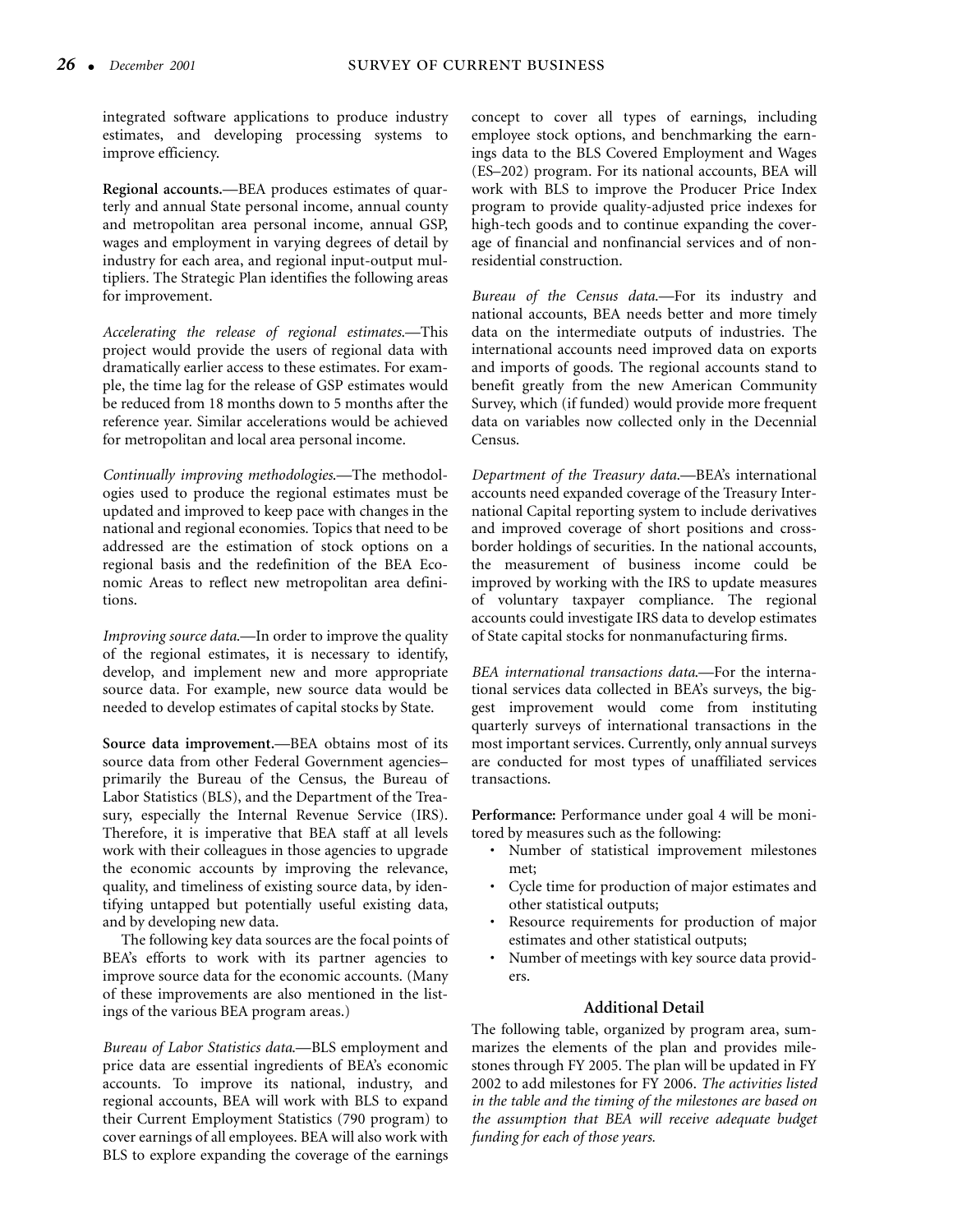| NATIONAL INCOME, EXPENDITURE, AND WEALTH ACCOUNTS<br>Programs and New Initiatives: FY 2001-2005 |                                                                                                                                                                                                                                    |                                                                                                                                                    |                                                                                                                                                                                    |                                                                                                                                                       |                                                                                                                               |  |  |
|-------------------------------------------------------------------------------------------------|------------------------------------------------------------------------------------------------------------------------------------------------------------------------------------------------------------------------------------|----------------------------------------------------------------------------------------------------------------------------------------------------|------------------------------------------------------------------------------------------------------------------------------------------------------------------------------------|-------------------------------------------------------------------------------------------------------------------------------------------------------|-------------------------------------------------------------------------------------------------------------------------------|--|--|
| <b>Programs</b>                                                                                 | 2001                                                                                                                                                                                                                               | 2002                                                                                                                                               | 2003                                                                                                                                                                               | 2004                                                                                                                                                  | 2005                                                                                                                          |  |  |
| National Income and Product<br>Accounts (NIPA) Estimates                                        | Prepared quarterly and annual<br>estimates of GDP and NIPA<br>tables; published NIPA<br>volumes.                                                                                                                                   | Prepare quarterly and annual<br>estimates of GDP and NIPA<br>tables.                                                                               | Prepare quarterly estimates of<br>GDP tables; begin 2003<br>comprehensive revision<br>estimates.                                                                                   | Prepare quarterly and 2003<br>comprehensive revision<br>estimates of GDP and NIPA<br>tables.                                                          | Prepare quarterly and annual<br>estimates of GDP and NIPA<br>tables; publish NIPA volumes.                                    |  |  |
| Monthly Personal Income and<br>Outlays                                                          | Prepared monthly estimates of<br>personal income and outlays.                                                                                                                                                                      | Prepare monthly estimates of<br>personal income and outlays.                                                                                       | Prepare monthly estimates of<br>personal income and outlays;<br>begin 2003 comprehensive<br>revision estimates.                                                                    | Prepare monthly and 2003<br>comprehensive revision<br>estimates of personal income<br>and outlays.                                                    | Prepare monthly estimates of<br>personal income and outlays.                                                                  |  |  |
| Fixed Assets and Consumer<br>Durable Goods                                                      | Prepared annual estimates of<br>fixed assets and consumer<br>durable goods; released 1999<br>comprehensive revision<br>estimates.                                                                                                  | Prepare annual estimates of<br>fixed assets and consumer<br>durable goods; publish Fixed<br>Assets volume.                                         | Prepare annual estimates of<br>fixed assets and consumer<br>durable goods; begin 2003<br>comprehensive revision<br>estimates.                                                      | Prepare annual and 2003<br>comprehensive revision<br>estimates of fixed assets and<br>consumer durable goods.                                         | Prepare annual estimates of<br>fixed assets and consumer<br>durable goods; publish Fixed<br>Assets volume.                    |  |  |
| <b>International Submissions</b>                                                                | Prepared NIPA estimates based<br>on 1999 comprehensive<br>revision consistent with new<br>1993 System of National<br>Accounts (SNA) for OECD.<br>Prepared Government Finance<br>Statistics (GFS) for Treasury to<br>submit to IMF. | Update NIPA estimates<br>consistent with 1993 SNA for<br>OECD. Prepare GFS for<br>Treasury to submit to IMF.                                       | Update NIPA estimates<br>consistent with 1993 SNA for<br>OECD. Prepare GFS for<br>Treasury to submit to IMF.                                                                       | Prepare NIPA estimates based<br>on 2003 comprehensive<br>revision consistent with 1993<br>SNA for OECD. Prepare GFS<br>for Treasury to submit to IMF. | Update NIPA estimates<br>consistent with 1993 SNA for<br>OECD. Prepare GFS for<br>Treasury to submit to IMF.                  |  |  |
| NIH Research & Development<br>(R&D) Biomedical Price Index                                      | Prepared estimates of R&D<br>biomedical price index for NIH<br>under reimbursable contract.                                                                                                                                        | Prepare estimates and update<br>weights of R&D biomedical<br>price index for NIH under<br>reimbursable contract.                                   | Prepare estimates of R&D<br>biomedical price index for NIH<br>under reimbursable contract.                                                                                         | Prepare estimates of R&D<br>biomedical price index for NIH<br>under reimbursable contract.                                                            | Prepare estimates and introduce<br>chain weighting of R&D<br>biomedical price index for NIH<br>under reimbursable contract.   |  |  |
| <b>Economic Accounts Training</b><br>Program                                                    | Prepared and conducted<br>training in economic accounts.                                                                                                                                                                           | Prepare and conduct training in<br>economic accounts.                                                                                              | Prepare and conduct training in<br>economic accounts.                                                                                                                              | Prepare and conduct training in<br>economic accounts.                                                                                                 | Prepare and conduct training in<br>economic accounts.                                                                         |  |  |
|                                                                                                 |                                                                                                                                                                                                                                    | <b>New Initiatives</b>                                                                                                                             |                                                                                                                                                                                    |                                                                                                                                                       |                                                                                                                               |  |  |
| Implement North American<br><b>Industry Classification System</b><br>(NAICS)                    | Converted inventory estimates<br>to NAICS basis; estimated<br>personal consumption<br>expenditures (PCE) and<br>investment in equipment with<br>NAICS source data.                                                                 | Prepare wage and salary<br>estimates with NAICS source<br>data, which will be converted to<br>a Standard Industrial<br>Classification (SIC) basis. | Prepare for conversion of all<br>income-side estimates to<br>NAICS basis in comprehensive<br>revision.                                                                             | Publish comprehensive revision<br>estimates on a NAICS basis;<br>convert PPI source data from<br>SIC to NAICS basis.                                  | Prepare for conversions<br>associated with NAICS 2002,<br>NAICS 2007, and North<br>American Product<br>Classification System. |  |  |
| NIPA Central System<br>Modernization                                                            | Prepared functional<br>requirements for new central<br>system (joint with CSSD,<br>contractor).                                                                                                                                    | Develop and program first<br>phase of new central system<br>(joint with CSSD, contractor).                                                         | Test and implement the first<br>phase of the new central system<br>(joint with CSSD, contractor).                                                                                  | Begin second phase, developing<br>enhancements for new central<br>system (joint with CSSD,<br>contractor).                                            | Test and implement the second<br>phase (joint with CSSD,<br>contractor).                                                      |  |  |
| Alternative Measures of Saving                                                                  | Completed joint paper with<br>Federal Reserve Board staff on<br>alternative measures of saving.                                                                                                                                    | Publish paper and present it at<br>conferences; prepare regular<br>updates of measures.                                                            | Update the measures.                                                                                                                                                               | Update the measures.                                                                                                                                  | Update the measures.                                                                                                          |  |  |
| Interactive Web Data Access                                                                     | Developed tool to provide<br>selected, annual, and 3-digit<br>NIPA tables interactively on<br>Web (joint with CSSD,<br>contractor).                                                                                                | Extend tool to provide tables for<br>fixed assets and consumer<br>durable goods and for<br>underlying detail (joint with<br>CSSD, contractor).     | Complete Web data access<br>project.                                                                                                                                               |                                                                                                                                                       |                                                                                                                               |  |  |
| <b>Convert Table Generation</b>                                                                 | Began work to automate the<br>generation of tables for news<br>release and Survey (joint with<br>CSSD and CBAD).                                                                                                                   | Complete work to automate the<br>generation of tables for news<br>release and Survey (joint with<br>CSSD and CBAD).                                | Complete automation of<br>remaining tables.                                                                                                                                        |                                                                                                                                                       |                                                                                                                               |  |  |
| New Quality-Adjusted Prices                                                                     | Introduced improved prices for<br>local area network equipment.                                                                                                                                                                    | Conduct research and develop<br>new quality-adjusted prices.                                                                                       | Conduct research and develop<br>new quality-adjusted prices.<br>Submit proposals for prices of<br>nonresidential structures,<br>photocopy equipment, and<br>other selected prices. | Conduct research and develop<br>new quality-adjusted prices. If<br>proposals are accepted, publish<br>revised estimates.                              | Conduct research and develop<br>new quality-adjusted prices.                                                                  |  |  |
| <b>Improved Services Measures</b>                                                               | Conducted research and<br>developed new measures of<br>services.                                                                                                                                                                   | Conduct research and develop<br>new measures of services.<br>Submit proposals for new<br>measures of insurance and<br>other selected services.     | Conduct research and develop<br>new measures of services. If<br>proposals are accepted, prepare<br>estimates.                                                                      | Conduct research and develop<br>new measures of services.<br>Publish revised estimates.                                                               | Conduct research and develop<br>new measures of services.                                                                     |  |  |
| <b>Improved Estimates of Software</b><br>Investment                                             | Developed and introduced<br>improved quarterly software<br>estimation method.                                                                                                                                                      | Review and improve<br>benchmark estimation of<br>software.                                                                                         | Conduct research and develop<br>improved software prices.                                                                                                                          | Conduct research and develop<br>improved software prices.                                                                                             | Conduct research and develop<br>improved measures of foreign<br>transactions in software.                                     |  |  |
| <b>Employee Stock Options</b>                                                                   | Conduct research on employee<br>stock options.                                                                                                                                                                                     | Conduct research and develop<br>conceptual framework for<br>measuring employee stock<br>options.                                                   | Conduct research and develop<br>estimating methodology for<br>employee stock options.                                                                                              | Conduct research and develop<br>source data for employee stock<br>options.                                                                            | Conduct research and develop<br>estimates for employee stock<br>options.                                                      |  |  |
| Federal Investment and<br>Consumption System                                                    | Began re-engineering of system<br>for Federal Government<br>investment and consumption<br>estimates.                                                                                                                               | Complete database design and<br>user interface. Begin testing.                                                                                     | Complete, test, and implement<br>system before the end of<br>December 2002.                                                                                                        |                                                                                                                                                       |                                                                                                                               |  |  |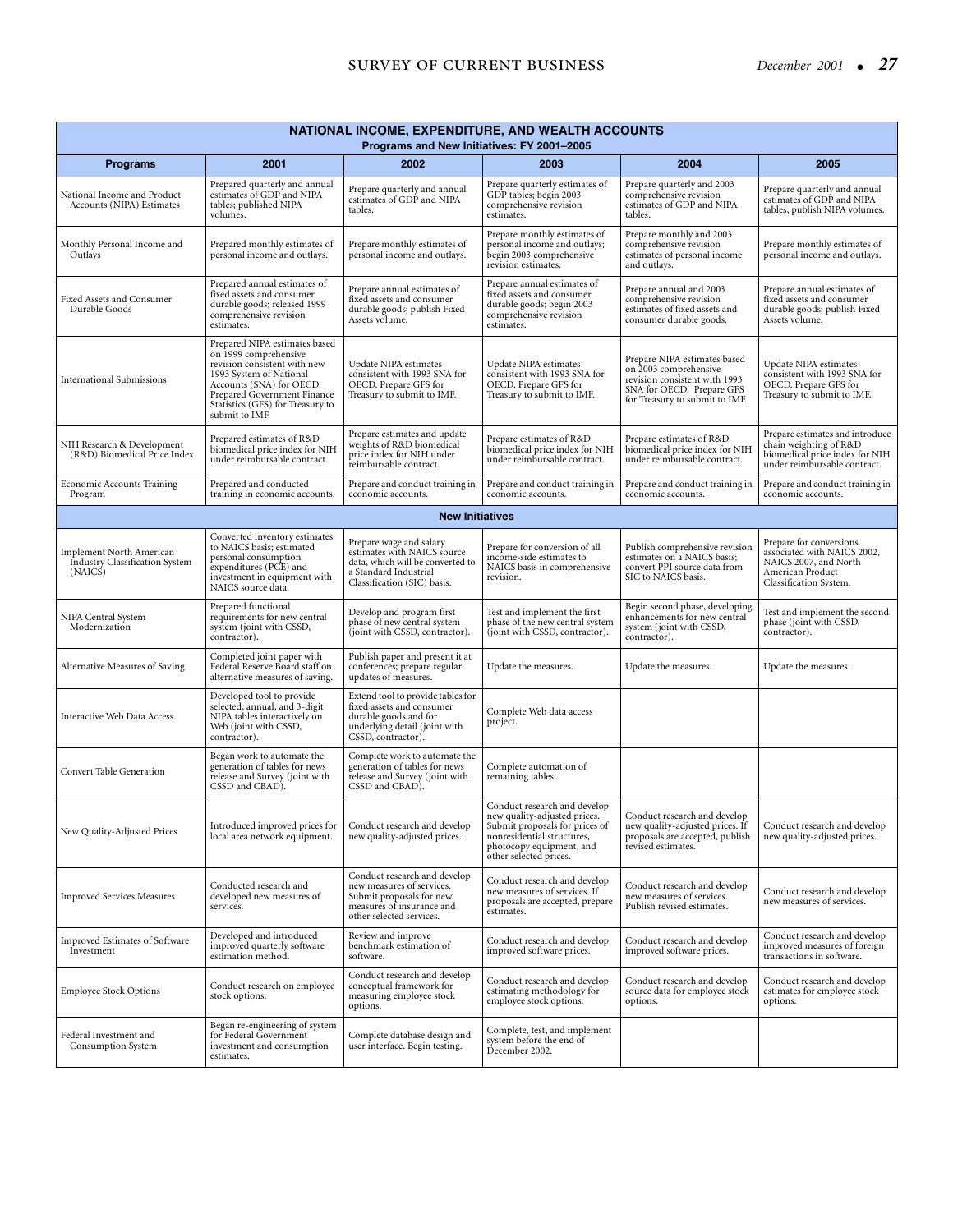# 28 • *December 2001* SURVEY OF CURRENT BUSINESS

| NATIONAL INCOME, EXPENDITURE, AND WEALTH ACCOUNTS-Continued<br>Programs and New Initiatives: FY 2001-2005 |                                                                                                                            |                                                                                                                                                                                                            |                                                                                                      |                                                                                                  |                                                                                                                                                                             |  |
|-----------------------------------------------------------------------------------------------------------|----------------------------------------------------------------------------------------------------------------------------|------------------------------------------------------------------------------------------------------------------------------------------------------------------------------------------------------------|------------------------------------------------------------------------------------------------------|--------------------------------------------------------------------------------------------------|-----------------------------------------------------------------------------------------------------------------------------------------------------------------------------|--|
| <b>Programs</b>                                                                                           | 2001                                                                                                                       | 2002                                                                                                                                                                                                       | 2003                                                                                                 | 2004                                                                                             | 2005                                                                                                                                                                        |  |
| Research Statistical Discrepancy                                                                          | Researched possible sources of<br>statistical discrepancy;<br>improved estimate of GDP and<br>gross domestic income (GDI). | Research on possible sources of<br>statistical discrepancy; improve<br>estimates of GDP and GDI.                                                                                                           | Research on possible sources of<br>statistical discrepancy; improve<br>estimates of GDP and GDI.     | Research on possible sources of<br>statistical disrepancy; improve<br>estimates of GDP and GDI.  | Research on possible sources of<br>statistical discrepancy; improve<br>estimates of GDP and GDI.                                                                            |  |
| Convert Time Series Package to<br>"Fame"                                                                  |                                                                                                                            | Prepare requirement to convert<br>analysts' "satellite" systems to<br>Fame. Begin conversion.                                                                                                              | Complete pre-revision<br>conversions, testing, and<br>implementation.                                | Prepare post-revision<br>conversions.                                                            | Complete all revision<br>conversions, testing, and<br>implementation.                                                                                                       |  |
| Misreporting Adjustments                                                                                  |                                                                                                                            | Contract with Census Bureau to<br>conduct Current Population<br>Survey (CPS) exact match study<br>of taxpayer misreporting and<br>work with IRS to update<br>measures of voluntary taxpayer<br>compliance. | Work with IRS to update<br>measures of voluntary taxpayer<br>compliance.                             | Work with IRS to update<br>measures of voluntary taxpayer<br>compliance.                         | Contract with Census Bureau to<br>conduct CPS exact match study<br>of taxpayer misreporting and<br>work with IRS to update<br>measures of voluntary taxpayer<br>compliance. |  |
| Methodology Papers                                                                                        | Completed updated<br>methodology paper for<br>corporate profits.                                                           | Complete updated<br>methodology papers for<br>government, foreign<br>transactions, and new paper for<br>fixed investment.                                                                                  | Update methodology papers.                                                                           | Update methodology paper for<br>PCE. New methodology papers<br>for other components.             | Annual updates of all<br>methodology papers.                                                                                                                                |  |
| Reengineer Private Capital Stock<br>Estimates                                                             |                                                                                                                            | Develop requirements and<br>rewrite programs.                                                                                                                                                              | Test and implement programs.                                                                         |                                                                                                  |                                                                                                                                                                             |  |
| Reengineer Government Capital<br><b>Stock Estimates</b>                                                   |                                                                                                                            | Develop requirements and<br>rewrite programs.                                                                                                                                                              | Test and implement programs.                                                                         |                                                                                                  |                                                                                                                                                                             |  |
| Revise Tables to Deemphasize<br>Chained Dollars                                                           |                                                                                                                            | Begin table redesign.                                                                                                                                                                                      | Implement table redesign.                                                                            | Publish redesigned tables as<br>part of 2003 comprehensive<br>revision.                          |                                                                                                                                                                             |  |
| Recognize Government and<br>Nonprofit Output                                                              |                                                                                                                            | Prepare proposal to recognize<br>output.                                                                                                                                                                   | Implement proposal to<br>recognize output.                                                           | Publish revised estimates of<br>GDP by type of product.                                          |                                                                                                                                                                             |  |
| Real Government and Nonprofit-<br>by-Function Estimates                                                   |                                                                                                                            | Develop simplified annual real<br>government-by-function<br>estimates.                                                                                                                                     | Implement simplified real<br>government- by-function<br>estimates.                                   | Work on development of<br>refinements and quarterly real<br>government-by-function<br>estimates. | Work on development of<br>nonprofit-by-function<br>estimates.                                                                                                               |  |
| Research to Revise Summary<br>Accounts                                                                    |                                                                                                                            | Conduct research and prepare<br>proposal to revise summary<br>accounts.                                                                                                                                    | If accepted, implement<br>proposal to revise summary<br>accounts.                                    | Publish revised summary<br>accounts.                                                             |                                                                                                                                                                             |  |
| Research Sector Definitions                                                                               | Conducted research on<br>government enterprises and<br>other sector issues.                                                | Conduct research on<br>government enterprises and<br>other sector issues.                                                                                                                                  |                                                                                                      | Conduct research on<br>government enterprises and<br>other sector issues.                        | Prepare proposals to modernize<br>sector definitions of<br>government enterprises and<br>noncorporate business.                                                             |  |
| Research Flow-of-Funds<br>Integration                                                                     | Conducted research on<br>integrating NIPA's with flow-of-<br>funds accounts.                                               | Conduct research on<br>integrating NIPA's with flow-of-<br>funds accounts.                                                                                                                                 | Publish preliminary attempt to<br>consolidate NIPA's with flow-<br>of-funds accounts.                | Continue research on<br>integrating NIPA's with flow-of-<br>funds accounts.                      | Publish improved integrated<br>accounts.                                                                                                                                    |  |
| Research on Compensation in<br>Kind                                                                       |                                                                                                                            | Work with BLS to research new<br>forms of fringe benefits, such as<br>cafeteria plans.                                                                                                                     | Consider proposals based on<br>research. If accepted,<br>implement proposals.                        |                                                                                                  |                                                                                                                                                                             |  |
| Research on Nonprofit Sector                                                                              |                                                                                                                            | Conduct research on status of<br>separate nonprofit accounts.                                                                                                                                              | Develop new tables to show<br>nonprofit expenditures and<br>economic activity.                       | Conduct additional research to<br>fill gaps in nonprofit accounts.                               | Publish prototype nonprofit<br>accounts.                                                                                                                                    |  |
| Research on Chain Inventories<br>Method                                                                   | Wrote and presented research<br>paper on chain inventories<br>method.                                                      | Refine paper, prepare proposal.                                                                                                                                                                            | If proposal is accepted,<br>implement proposal for chain<br>inventories method.                      | Publish revised estimates of<br>inventories.                                                     |                                                                                                                                                                             |  |
| <b>Improve Capital Stock Estimates</b>                                                                    | Worked with Chief Economist<br>to investigate service lives and<br>other capital stock issues.                             | Prepare proposals for<br>comprehensive revision.                                                                                                                                                           | If proposals are accepted,<br>implement proposals.                                                   | Publish revised estimates of<br>capital stock. Develop new<br>research projects.                 | Conduct research on capital<br>stock issues.                                                                                                                                |  |
| Interactive User-Defined Chain<br>Aggregates                                                              |                                                                                                                            |                                                                                                                                                                                                            |                                                                                                      | Prepare requirements and write<br>programs for user-defined<br>chain aggregates.                 | Test and implement programs.                                                                                                                                                |  |
| Research Sector Gross Output                                                                              |                                                                                                                            | Work with IED to investigate<br>feasibility of timely estimates of<br>gross output by sector.                                                                                                              | If feasible, submit proposal to<br>prepare estimates of sector<br>gross output.                      | If accepted, implement<br>proposal and publish estimates<br>of sector gross output.              |                                                                                                                                                                             |  |
| Research NIPA/International<br>Transactions Accounts (ITA's)<br>Differences                               |                                                                                                                            | Conduct study of differences;<br>prepare proposals as<br>appropriate.                                                                                                                                      | If accepted, implement<br>proposals to resolve differences<br>between NIPA's and ITA's.              | Publish revised estimates.                                                                       |                                                                                                                                                                             |  |
| Research Pension Benefits                                                                                 | Worked with Regional<br>Directorate to research<br>accounting for pension benefits.                                        | Work with Regional Directorate<br>to research accounting for<br>pension benefits.                                                                                                                          | If research is accepted, prepare<br>and submit proposal for<br>changes in comprehensive<br>revision. | Research estimates of<br>employers' contributions to<br>deferred compensation plans.             | Develop improved estimates of<br>employers' contributions to<br>deferred compensation plans.                                                                                |  |
| Research Accrual Accounting                                                                               |                                                                                                                            | Conduct research on feasibility<br>of moving some estimates (for<br>example wages, personal taxes)<br>to accrual basis. Coordinate<br>with regional programs.                                              | If research is accepted, prepare<br>and submit proposal for<br>changes in comprehensive<br>revision. | Publish revised estimates.                                                                       |                                                                                                                                                                             |  |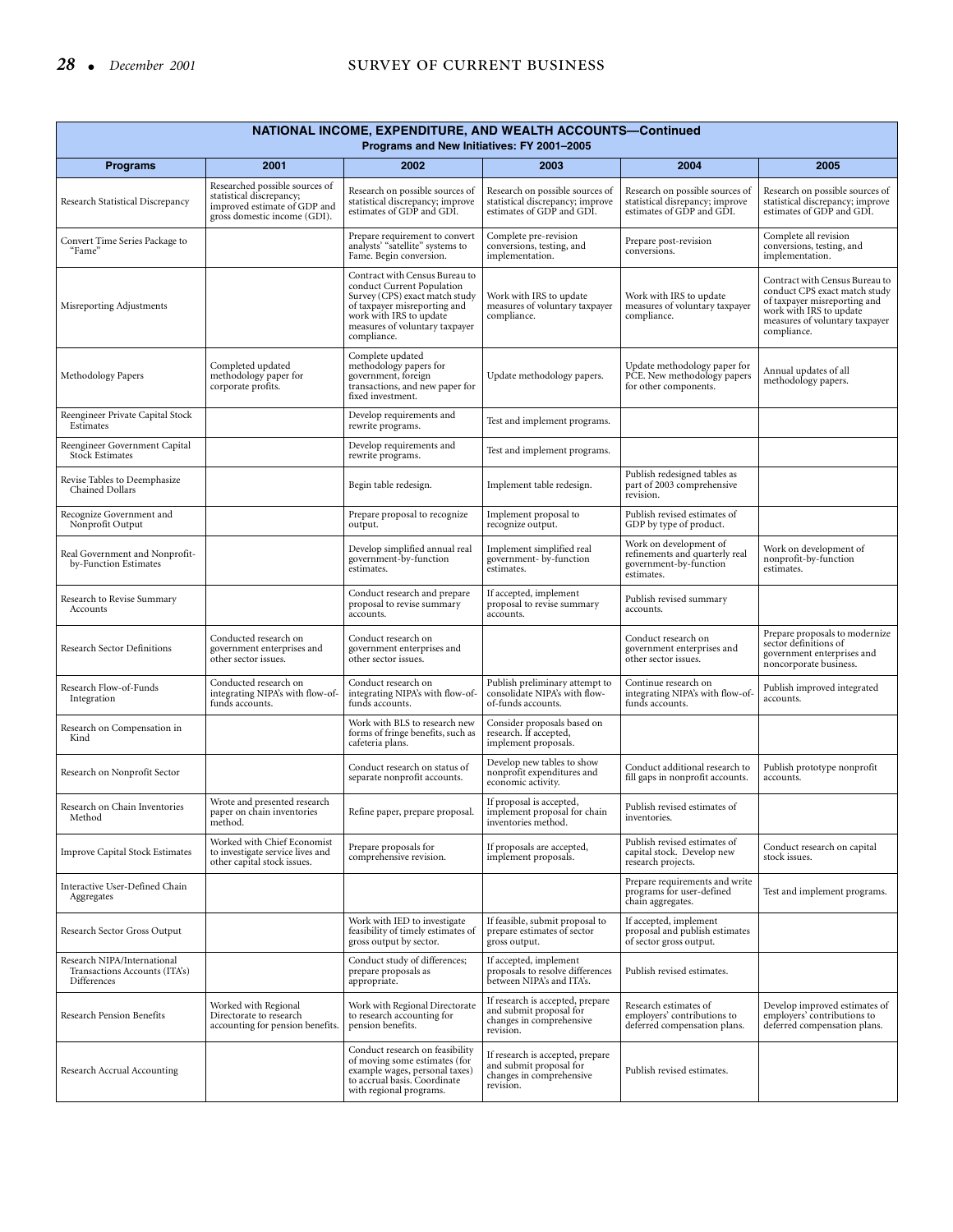| NATIONAL INCOME, EXPENDITURE, AND WEALTH ACCOUNTS-Continued<br>Programs and New Initiatives: FY 2001-2005 |                                                                                                              |                                                                                                                                             |                                                           |                                                                                                                                                         |                                                                                                                  |  |  |
|-----------------------------------------------------------------------------------------------------------|--------------------------------------------------------------------------------------------------------------|---------------------------------------------------------------------------------------------------------------------------------------------|-----------------------------------------------------------|---------------------------------------------------------------------------------------------------------------------------------------------------------|------------------------------------------------------------------------------------------------------------------|--|--|
| <b>Programs</b>                                                                                           | 2001                                                                                                         | 2002                                                                                                                                        | 2003                                                      | 2004                                                                                                                                                    | 2005                                                                                                             |  |  |
| Research Government Inventories                                                                           |                                                                                                              | Conduct research on redefining<br>government inventories as part<br>of gross investment; prepare<br>proposal for comprehensive<br>revision. | If proposal is accepted, prepare<br>revised estimates.    | Publish revised estimates.                                                                                                                              |                                                                                                                  |  |  |
| Research Separate State and Local<br><b>Government Estimates</b>                                          | Conducted research on<br>preparing separate estimates for<br>State governments and for local<br>governments. | Prepare SURVEY article to report<br>estimates. Coordinate with<br>regional program.                                                         |                                                           |                                                                                                                                                         |                                                                                                                  |  |  |
| Research on Reconciling Estimates<br>of Defense Equipment and<br>Change in Private Inventories            |                                                                                                              |                                                                                                                                             |                                                           | Conduct research on<br>consistency of timing for<br>estimates of defense equipment<br>and private inventories.                                          | If research finds inconsistencies,<br>prepare proposal to improve<br>estimates.                                  |  |  |
| Research on PCE Classifications                                                                           |                                                                                                              |                                                                                                                                             |                                                           | Conduct research on PCE<br>product and type-of-<br>expenditure classifications<br>relative to other government<br>and international<br>classifications. | Conclude research and prepare<br>recommendations.                                                                |  |  |
| Research on Motor Vehicle<br>Estimates                                                                    |                                                                                                              |                                                                                                                                             |                                                           | Conduct research toward<br>improving motor vehicle<br>estimates.                                                                                        | Conclude research and prepare<br>recommendations.                                                                |  |  |
| Scanner Data for PCE                                                                                      |                                                                                                              | Purchase scanner data for<br>improved, timelier estimates of<br>merchandise composition.                                                    | Research scanner data and<br>compile prototype estimates. | Prepare proposal for<br>implementing scanner data-<br>based estimates.                                                                                  | If proposal is accepted, prepare<br>and publish estimates.                                                       |  |  |
| Research Capitalization of Movies,<br>Sound Recordings                                                    |                                                                                                              |                                                                                                                                             |                                                           |                                                                                                                                                         | Conduct research on<br>recognizing production of<br>motion pictures and sound<br>recordings as fixed investment. |  |  |
| Research Construction in Progress<br>as Change in Inventories                                             |                                                                                                              |                                                                                                                                             |                                                           |                                                                                                                                                         | Conduct research on classifying<br>construction in progress as<br>change in inventories.                         |  |  |
| Research Production Account and<br>Capital Inputs                                                         |                                                                                                              |                                                                                                                                             |                                                           | Conduct research on measuring<br>capital inputs as part of a<br>production account.                                                                     | Continue research on<br>measuring capital inputs as part<br>of a production account.                             |  |  |
| Research Consumer Durables<br>Satellite Account                                                           |                                                                                                              |                                                                                                                                             |                                                           | Work with Chief Economist to<br>conduct research on<br>implementing a satellite<br>account.                                                             | Conduct research on<br>implementing a satellite<br>account.                                                      |  |  |
| Research Imputing Rental Price for<br>Government Capital                                                  |                                                                                                              | Prepare short paper looking at<br>imputing a rate of return for<br>government capital.                                                      |                                                           | Conduct research on<br>imputation of a rate of return<br>for government capital.                                                                        | Prepare proposal and outline<br>work for imputing rental price<br>for government capital.                        |  |  |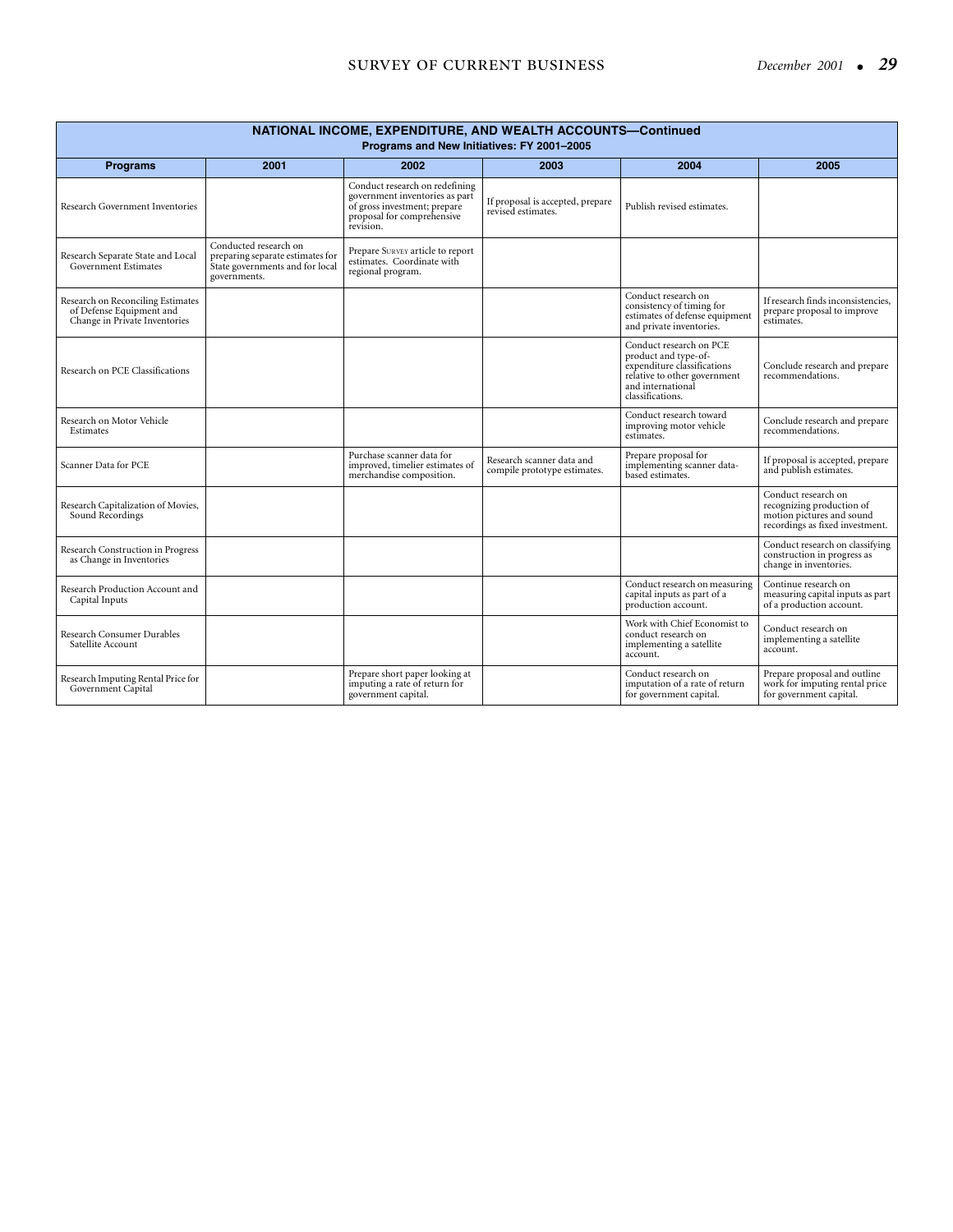| <b>INDUSTRY ACCOUNTS</b><br>Programs and New Initiatives: FY 2001-2005 |                                                                                                                                                                                                                                               |                                                                                                                                                                                                                                 |                                                                                                                                                                                                                                                                                                            |                                                                                                                                                                                   |                                                                                                                                    |  |
|------------------------------------------------------------------------|-----------------------------------------------------------------------------------------------------------------------------------------------------------------------------------------------------------------------------------------------|---------------------------------------------------------------------------------------------------------------------------------------------------------------------------------------------------------------------------------|------------------------------------------------------------------------------------------------------------------------------------------------------------------------------------------------------------------------------------------------------------------------------------------------------------|-----------------------------------------------------------------------------------------------------------------------------------------------------------------------------------|------------------------------------------------------------------------------------------------------------------------------------|--|
| <b>Programs</b>                                                        | 2001                                                                                                                                                                                                                                          | 2002                                                                                                                                                                                                                            | 2003                                                                                                                                                                                                                                                                                                       | 2004                                                                                                                                                                              | 2005                                                                                                                               |  |
| Benchmark Input-Output (I-O)<br>Accounts                               | Initial estimates completed for<br>1997 Benchmark I-O tables on<br>a NAICS basis.                                                                                                                                                             | Review estimates for 1997<br>Benchmark I-O Accounts and<br>reconcile with national<br>accounts and balance of<br>payments accounts; publish<br>1997 Benchmark I-O tables.                                                       | Publish detailed data and<br>documentation for the 1997<br>Benchmark I-O Accounts;<br>prepare and publish the 1997<br>Capital Flow tables.                                                                                                                                                                 | See Benchmark I-O with less<br>detailed data below.                                                                                                                               | See Benchmark I-O with less<br>detailed data below.                                                                                |  |
| GDP-by-Industry Accounts                                               | Estimates completed for GDP-<br>by-Industry Accounts for 2000.                                                                                                                                                                                | Publish GDP-by-Industry<br>Accounts for 2000; prepare<br>GDP-by-Industry Accounts for<br>2001.                                                                                                                                  | Publish GDP-by-Industry<br>Accounts for 2001; prepare<br>revised GDP-by-Industry<br>Accounts consistent with 1997<br>Benchmark I-O and revised<br>NIPA's for 2002.                                                                                                                                         | Publish revised GDP-by-<br>Industry Accounts consistent<br>with 1997 Benchmark I-O and<br>revised NIPA's, 1947-2002;<br>prepare GDP- by-Industry<br>Accounts for 2003.            | Publish GDP-by-Industry<br>Accounts for 2003; prepare<br>GDP-by-Industry Accounts for<br>2004.                                     |  |
| Annual I-O Accounts                                                    | Estimates completed for Annual<br>I-O Accounts for 1998.                                                                                                                                                                                      | Publish Annual I-O Accounts<br>for 1998; prepare estimates for<br>1999 Annual I-O Accounts.                                                                                                                                     | Publish Annual I-O Accounts<br>for 1999; revise Annual I-O<br>framework to be consistent<br>with 1997 Benchmark I-O<br>Accounts and revised NIPA's.                                                                                                                                                        | Publish NAICS-based Annual I-<br>O Accounts for 2000, consistent<br>with 1997 Benchmark I-O<br>Accounts and revised NIPA's;<br>prepare estimates for 2001<br>Annual I-O Accounts. | Publish Annual I-O Accounts<br>for 2001; prepare estimates for<br>2002 Annual I-O Accounts.                                        |  |
| <b>Implement NAICS</b>                                                 | Software developed and 1998-<br>2000 source data converted<br>from NAICS to SIC basis for use<br>in annual programs.                                                                                                                          | Convert 1999–2001 source data<br>from NAICS to SIC basis for use<br>in annual programs.                                                                                                                                         | Develop software and revise<br>data files for annual programs<br>to NAICS-based source data;<br>prepare for conversion to<br>NAICS in public data files.                                                                                                                                                   |                                                                                                                                                                                   |                                                                                                                                    |  |
| Foreign Trade Estimates                                                | Estimates prepared for monthly<br>merchandise exports and<br>imports; concordance<br>maintained between<br>Harmonized System (HS) and<br>I-O classifications.                                                                                 | Prepare monthly estimates of<br>merchandise exports and<br>imports; begin conversion of<br>concordance between HS and I-<br>O classifications from SIC to<br>NAICS basis.                                                       | Prepare monthly estimates of<br>merchandise exports and<br>imports; complete conversion<br>of concordance between HS and<br>I-O classifications to a NAICS<br>basis.                                                                                                                                       | Prepare monthly estimates of<br>merchandise exports and<br>imports; maintain concordance<br>between HS and I-O<br>classifications.                                                | Prepare monthly estimates of<br>merchandise exports and<br>imports; maintain concordance<br>between HS and I-O<br>classifications. |  |
| <b>International Submissions</b>                                       | Estimates completed for SNA-<br>based, GDP-by-Industry<br>Accounts for 1987–99.                                                                                                                                                               | Prepare SNA-based, GDP-by-<br>Industry Accounts for 1998-<br>2000.                                                                                                                                                              | Prepare SNA-based, GDP-by-<br>Industry Accounts for 1999-<br>2001.                                                                                                                                                                                                                                         | Develop procedures and<br>software to prepare SNA-based,<br>GDP-by- Industry Accounts on<br>a NAICS basis.                                                                        | Prepare SNA-based, GDP-by-<br>Industry Accounts consistent<br>with the comprehensive<br>revision of the Accounts.                  |  |
| IT Re-engineering                                                      | Enhanced software designed<br>and developed for accessing I-O<br>data interactively from BEA<br>Web site; additional software<br>developed and brought on-line<br>for benchmark I-O and GDP-<br>by-industry production<br>processing systems. | Release new software for<br>accessing I-O data interactively<br>from BEA Web site; design and<br>develop additional web-based<br>tools for the analysis of I-O<br>data; complete benchmark I-O<br>production processing system. | Release expanded software with<br>new analytical tools for<br>accessing and manipulating I-O<br>data from BEA Web site; modify<br>further the web-based system to<br>include NAICS-based I-O data;<br>modify annual I-O and GDP-<br>by-industry production<br>processing systems for NAICS-<br>based data. | Prepare modifications of<br>benchmark I-O production<br>processing system to<br>incorporate data from the 2002<br>economic census.                                                | Complete modifications to<br>benchmark I-O production<br>processing system.                                                        |  |
|                                                                        |                                                                                                                                                                                                                                               | <b>New Initiatives</b>                                                                                                                                                                                                          |                                                                                                                                                                                                                                                                                                            |                                                                                                                                                                                   |                                                                                                                                    |  |
| Accelerated Annual I-O Accounts                                        | Research initiated for the<br>accelerated release of Annual<br>I-O Accounts.                                                                                                                                                                  | Prepare data files and develop<br>processing system for<br>accelerated release of Annual<br>I-O Accounts.                                                                                                                       | Develop pilot set of tables for<br>2001 Annual I-O Accounts.                                                                                                                                                                                                                                               | Publish Annual I-O Accounts<br>for 2002.                                                                                                                                          | Publish Annual I-O Accounts<br>for 2003.                                                                                           |  |
| Accelerated GDP-by-Industry<br>Accounts                                | Research initiated for the<br>accelerated release of GDP-by-<br>Industry Accounts.                                                                                                                                                            | Release pilot advance estimates<br>of 2001 GDP-by-Industry<br>Accounts in April (4 months<br>from end of year).                                                                                                                 | Publish advance 2002 GDP-by-<br>Industry Accounts.                                                                                                                                                                                                                                                         | Publish advance 2003 GDP-by-<br>Industry Accounts.                                                                                                                                | Publish advance 2004 GDP-by-<br>Industry Accounts.                                                                                 |  |
| Accelerated Gross State Product<br>(GSP) Accounts                      |                                                                                                                                                                                                                                               | Research initiated, in<br>coordination with the Regional<br>program, for the accelerated<br>release of GSP Accounts.                                                                                                            | Coordinate with the Regional<br>program on the development of<br>software needed for the<br>accelerated release of GSP<br>Accounts.                                                                                                                                                                        | Coordinate with the Regional<br>program on the<br>implementation of accelerated<br>release of GSP Accounts.                                                                       |                                                                                                                                    |  |
| Improved Gross Output for<br>Selected Services (GDP-by-<br>Industry)   |                                                                                                                                                                                                                                               | Coordinate with NIWD on the<br>identification and prioritization<br>of service areas needing<br>improvement.                                                                                                                    | Coordinate with NIWD on the<br>preparation of short papers<br>describing potential<br>improvements to the services<br>areas.                                                                                                                                                                               | Coordinate with NIWD on the<br>implementation of<br>improvements to measures of<br>output, prices, and quantities<br>for selected services.                                       |                                                                                                                                    |  |
| <b>Improved Nonprofit Estimates</b><br>(Benchmark I-O Accounts)        |                                                                                                                                                                                                                                               | Coordinate with NIWD on the<br>preparation of a research<br>proposal to determine the status<br>of separate nonprofit accounts.                                                                                                 | Coordinate with NIWD on<br>research to show nonprofit<br>expenditures and economic<br>activities.                                                                                                                                                                                                          | Coordinate with NIWD on<br>research to fill gaps in nonprofit<br>accounts.                                                                                                        | Coordinate with NIWD on<br>preparing prototype nonprofit<br>accounts.                                                              |  |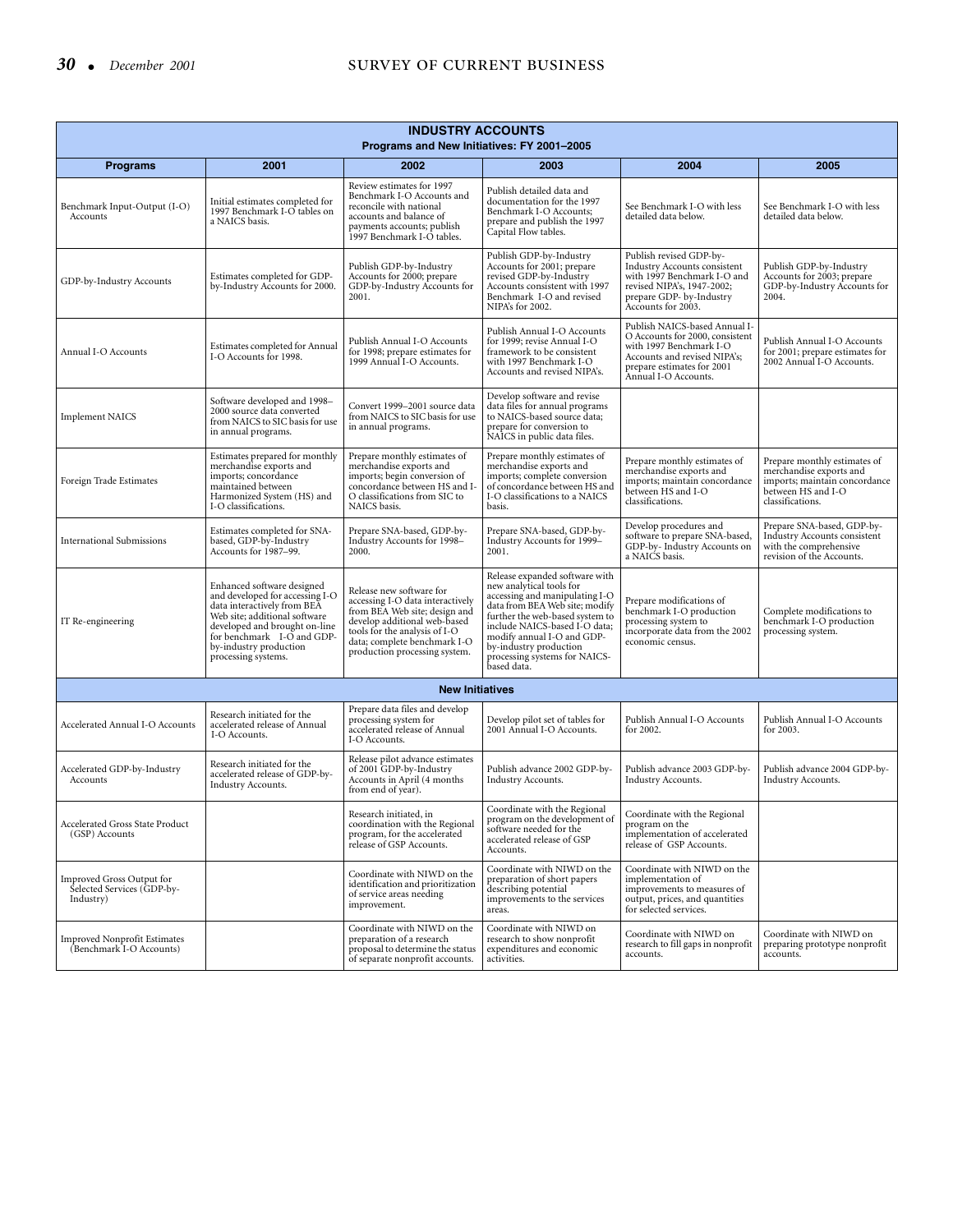| <b>INDUSTRY ACCOUNTS-Continued</b><br>Programs and New Initiatives: FY 2001-2005                                     |                                                                                                                                                                                   |                                                                                                                                                                                                                            |                                                                                                                                                                                                                                                                                                                                                |                                                                                                                                                                                                                        |                                                                                                                                                                           |  |
|----------------------------------------------------------------------------------------------------------------------|-----------------------------------------------------------------------------------------------------------------------------------------------------------------------------------|----------------------------------------------------------------------------------------------------------------------------------------------------------------------------------------------------------------------------|------------------------------------------------------------------------------------------------------------------------------------------------------------------------------------------------------------------------------------------------------------------------------------------------------------------------------------------------|------------------------------------------------------------------------------------------------------------------------------------------------------------------------------------------------------------------------|---------------------------------------------------------------------------------------------------------------------------------------------------------------------------|--|
| <b>Programs</b>                                                                                                      | 2001                                                                                                                                                                              | 2002                                                                                                                                                                                                                       | 2003                                                                                                                                                                                                                                                                                                                                           | 2004                                                                                                                                                                                                                   | 2005                                                                                                                                                                      |  |
| Investigate and Implement<br>Method to Produce Benchmark<br>I-O Accounts with Less Detailed<br>Data                  |                                                                                                                                                                                   |                                                                                                                                                                                                                            | Conduct research on ways to<br>simplify production of<br>Benchmark I-O Accounts and<br>to increase efficient use of<br>source data; work to be<br>contracted.                                                                                                                                                                                  | Evaluate alternative proposals<br>for simplifying production of<br>Benchmark I-O Accounts and<br>increasing efficient use of<br>source data; implement<br>recommendations.                                             |                                                                                                                                                                           |  |
| Re-engineering for Data Transfer<br>Between Census and BEA                                                           |                                                                                                                                                                                   |                                                                                                                                                                                                                            |                                                                                                                                                                                                                                                                                                                                                | Prepare requirements analysis<br>for direct transfer of economic<br>data between Census and IED,<br>using standardized coding and<br>formats.                                                                          | Test and implement the new<br>process for transferring<br>economic data from Census to<br>IED, using standardized coding<br>and formats.                                  |  |
| Review and Partially Reconcile<br>Industry Value Added for 1997<br>Benchmark I-O GDP-by-<br><b>Industry Accounts</b> |                                                                                                                                                                                   | Bring estimates of value added<br>from the I-O and GDP-by-<br>Industry Accounts into closer<br>alignment; as part of final<br>review of 1997 Benchmark I-O<br>Accounts, compare with<br>estimates from GDP by<br>Industry. | Evaluate remaining differences<br>between value added from the<br>I-O Accounts and GDP-by-<br>Industry Accounts; compare<br>data on compensation from<br>BLS and Census; conduct<br>research on other differences;<br>document findings and make<br>recommendations.                                                                           |                                                                                                                                                                                                                        |                                                                                                                                                                           |  |
| Improved Consistency of I-O,<br>GDP-by-Industry, and GSP<br>Estimates                                                |                                                                                                                                                                                   |                                                                                                                                                                                                                            | Coordinate with the Regional<br>program to identify differences<br>in data sources, estimating<br>methods, definitions, and<br>classification conventions that<br>result in inconsistencies of<br>estimates from the I-O, GDP-<br>by-Industry, and GSP Accounts.                                                                               | Conduct research to improve<br>consistency of industry gross<br>output and value added<br>estimates from the I-O, GDP-<br>by-Industry, and GSP Accounts;<br>document findings and make<br>recommendations.             | Implement recommendations<br>for improving consistency of<br>industry gross output and value<br>added estimates from the I-O,<br>GDP-by-Industry, and GSP<br>Accounts.    |  |
| NAICS-Based 1992 Benchmark<br>I-O Accounts                                                                           |                                                                                                                                                                                   |                                                                                                                                                                                                                            | Initiate work to recast 1992<br>Benchmark I-O Accounts from<br>SIC to NAICS basis to give users<br>means to produce time series;<br>research and implementation to<br>be supported by contractor.                                                                                                                                              | Complete work to recast 1992<br>Benchmark I-O Accounts from<br>SIC to NAICS basis to give users<br>means to produce time series;<br>research and implementation to<br>be supported by contractor.                      |                                                                                                                                                                           |  |
| NAICS-Based GDP-by-Industry<br>Accounts, 1992-99                                                                     |                                                                                                                                                                                   |                                                                                                                                                                                                                            |                                                                                                                                                                                                                                                                                                                                                |                                                                                                                                                                                                                        | Backcast GDP-by-Industry<br>Accounts, 1992–99, from SIC to<br>NAICS; research and<br>implementation to be<br>supported by contractor.                                     |  |
| Review and Research to Improve<br>Legacy Estimating Rules Used<br>for Benchmark I-O Accounts                         |                                                                                                                                                                                   | Initiate research to evaluate the<br>quality of the estimating rules<br>used to prepare the Benchmark<br>I-O Accounts; prioritize areas<br>for additional research.                                                        | Conduct research to validate or<br>improve methods determined<br>to have a significant impact on<br>accuracy of the accounts;<br>prepare short papers on<br>findings.                                                                                                                                                                          | Complete research to validate<br>or improve methods<br>determined to have a significant<br>impact on accuracy of the<br>accounts; complete the<br>preparation of short papers on<br>findings; make<br>recommendations. | Implement recommendations.                                                                                                                                                |  |
| Review and Reconcile Gross<br>Output with Comparable BLS<br>Measures                                                 | With the Chief Economist,<br>initiated research to identify<br>differences between BEA and<br>BLS measures of nominal and<br>real gross output of<br>nonmanufacturing industries. | Work with the Chief Economist<br>to identify differences between<br>BEA and BLS measures of<br>nominal and real gross output<br>of nonmanufacturing<br>industries.                                                         | Work with the Chief Economist<br>to identify and reconcile<br>differences between BEA and<br>BLS measures of nominal and<br>real gross output of<br>manufacturing and<br>nonmanufacturing industries;<br>prepare short papers that<br>document and explain the<br>major differences between<br>manufacturing and<br>nonmanufacturing measures. | Work with the Chief Economist<br>to prepare short papers that<br>document and explain the<br>major differences between<br>manufacturing and<br>nonmanufacturing measures.                                              | Work with the Chief Economist<br>to prepare short papers that<br>document and explain the<br>major differences between<br>manufacturing and<br>nonmanufacturing measures. |  |
| Travel and Tourism Satellite<br>Accounts and E-commerce<br>Satellite Account                                         | With external funding,<br>completed research to improve<br>estimation of Travel and<br>Tourism Satellite Accounts.                                                                | Dependent upon the<br>continuation of external<br>funding, produce Travel and<br>Tourism Satellite Accounts;<br>investigate support for<br>e-commerce accounts.                                                            | Dependent upon external<br>funding, produce Travel and<br>Tourism Satellite Accounts;<br>investigate support for<br>e-commerce accounts.                                                                                                                                                                                                       | Dependent upon external<br>funding, produce Travel and<br>Tourism Satellite Accounts;<br>investigate support for<br>e-commerce accounts.                                                                               | Dependent upon external<br>funding, produce Travel and<br>Tourism Satellite Accounts;<br>investigate support for<br>e-commerce accounts.                                  |  |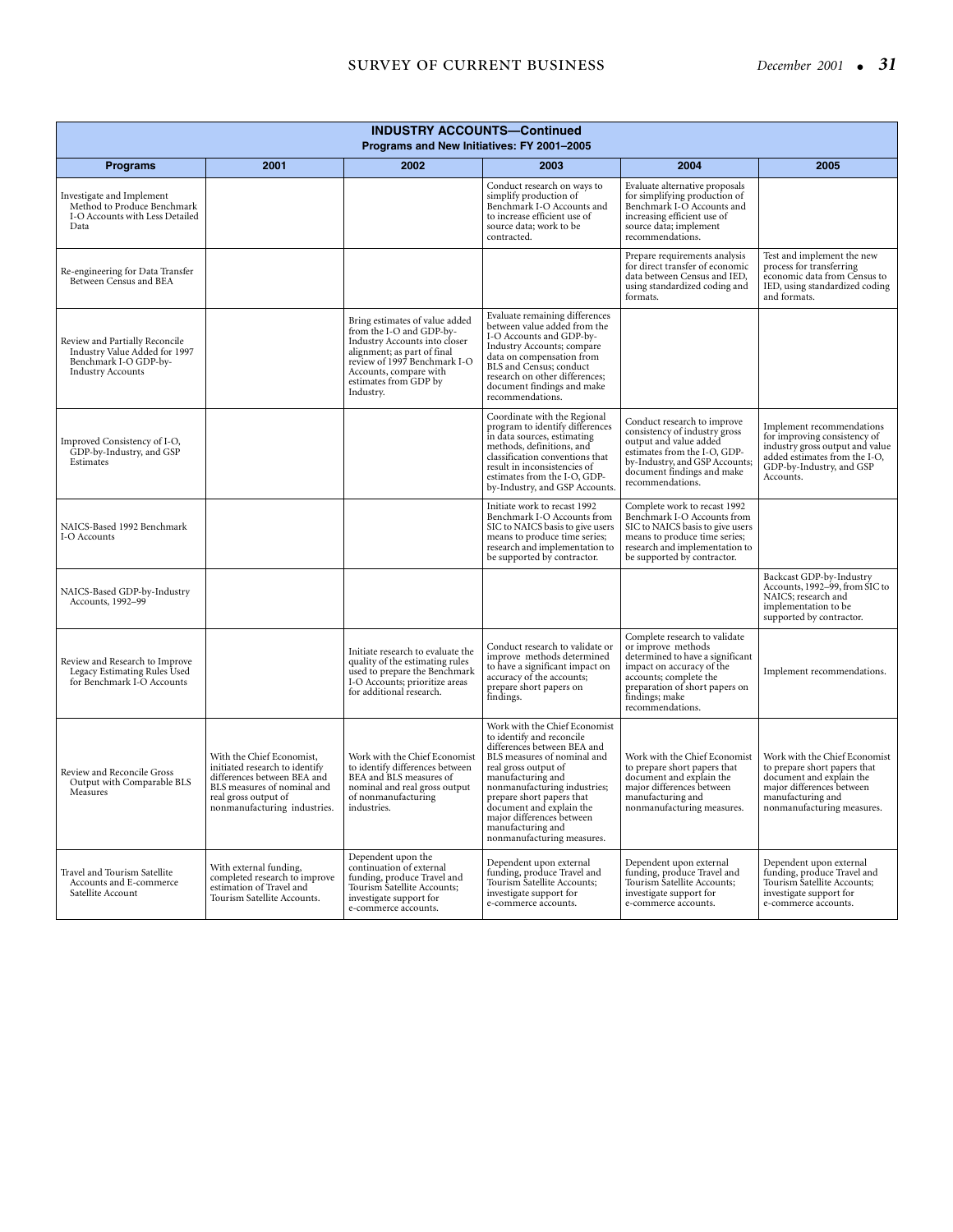| <b>INTERNATIONAL ACCOUNTS</b><br>Programs and New Initiatives: FY 2001-2005         |                                                                                                                   |                                                                                                                                                                                                                                 |                                                                                                                                                                             |                                                                                                                                                                                                                   |                                                                                                                                                                 |  |  |
|-------------------------------------------------------------------------------------|-------------------------------------------------------------------------------------------------------------------|---------------------------------------------------------------------------------------------------------------------------------------------------------------------------------------------------------------------------------|-----------------------------------------------------------------------------------------------------------------------------------------------------------------------------|-------------------------------------------------------------------------------------------------------------------------------------------------------------------------------------------------------------------|-----------------------------------------------------------------------------------------------------------------------------------------------------------------|--|--|
| <b>Programs</b>                                                                     | 2001                                                                                                              | 2002                                                                                                                                                                                                                            | 2003                                                                                                                                                                        | 2004                                                                                                                                                                                                              | 2005                                                                                                                                                            |  |  |
| Balance of Payments (BOP)<br>Accounts                                               | Prepared estimates for the BOP<br>accounts.                                                                       | Prepare estimates for the BOP<br>accounts.                                                                                                                                                                                      | Prepare estimates for the BOP<br>accounts.                                                                                                                                  | Prepare estimates for the BOP<br>accounts.                                                                                                                                                                        | Prepare estimates for the BOP<br>accounts.                                                                                                                      |  |  |
| <b>International Investment Position</b><br>(IIP) Estimates                         | Prepared annual estimates of<br>the IIP.                                                                          | Prepare annual estimates of the<br>IIP.                                                                                                                                                                                         | Prepare annual estimates of the<br>IIP.                                                                                                                                     | Prepare annual estimates of the<br>IIP.                                                                                                                                                                           | Prepare annual estimates of the<br>IIP.                                                                                                                         |  |  |
| Benchmark and Annual Financial<br>and Operating (F&O) Data                          | Prepared F&O estimates.                                                                                           | Prepare F&O estimates.                                                                                                                                                                                                          | Prepare F&O estimates.                                                                                                                                                      | Prepare F&O estimates.                                                                                                                                                                                            | Prepare F&O estimates.                                                                                                                                          |  |  |
| Analyses and Articles                                                               | Prepared standard and special<br>articles and analyses.                                                           | Prepare standard and special<br>articles and analyses.                                                                                                                                                                          | Prepare standard and special<br>articles and analyses.                                                                                                                      | Prepare standard and special<br>articles and analyses.                                                                                                                                                            | Prepare standard and special<br>articles and analyses.                                                                                                          |  |  |
|                                                                                     |                                                                                                                   | <b>New Initiatives</b>                                                                                                                                                                                                          |                                                                                                                                                                             |                                                                                                                                                                                                                   |                                                                                                                                                                 |  |  |
| Research Understatement of<br>Goods Trade Estimates and<br>Develop Bias Adjustments | Conducted research into<br>existence of undercounts in<br>reported imports or exports.                            | Conduct additional research<br>and determine feasibility of<br>developing an adjustment for<br>NIPA (but not for BOP)<br>purposes.                                                                                              | Collaborate with Census<br>Bureau on whether to extend<br>the NIPA bias adjustment (if<br>made) to the goods and services<br>release.                                       | If the decision is to implement a<br>bias adjustment to the goods<br>and services release, implement<br>it this year.                                                                                             | Continue to make bias<br>adjustments, if appropriate.                                                                                                           |  |  |
| Accelerate Monthly Estimates of<br>U.S. Trade in Goods and<br>Services              | With Census cooperation,<br>developed an implementation<br>plan and schedule.                                     | Perform research into<br>developing accelerated<br>estimation methods for direct<br>investment and unaffiliated<br>services.                                                                                                    | Work with Census to develop<br>methods of filling any "holes"<br>in the goods estimates (possibly<br>including goods exports to<br>Canada) that may hinder<br>acceleration. | Begin issuing the joint monthly<br>press release on an accelerated<br>basis. Monitor revisions in the<br>services estimates, and, where<br>the estimates are weakest,<br>perform research into<br>improving them. | Continue issuing the monthly<br>release on an accelerated basis,<br>and continue performing any<br>needed research into improving<br>the accelerated estimates. |  |  |
| Derivatives                                                                         | Worked with members of the<br>Treasury international capital<br>(TIC) user group to design a<br>quarterly survey. | Clear the survey through OMB.                                                                                                                                                                                                   | Conduct the quarterly survey.                                                                                                                                               | Continue to conduct the<br>quarterly survey, and include<br>the data in the BOP accounts.                                                                                                                         | Continue to conduct the<br>quarterly survey, and include<br>the data in the BOP accounts.                                                                       |  |  |
| <b>NAICS</b>                                                                        |                                                                                                                   | Publish NAICS-based estimates<br>for position and flows for<br>Foreign direct investment in the<br>United States (FDIUS); and for<br>operations data from 1999<br>benchmark survey of U.S. direct<br>investment abroad (USDIA). | Publish NAICS-based estimates<br>from annual survey of USDIA;<br>incorporate NAICS 2002<br>revisions in FDIUS operations<br>data.                                           | Publish NAICS-based estimates<br>for position and flows for<br>USĐIA.                                                                                                                                             | Incorporate NAICS 2002<br>revisions in USDIA operations<br>data.                                                                                                |  |  |
| Improve Web Site                                                                    | For BPD, began development of<br>Web sites for all BOP data<br>series.                                            | For BPD, complete<br>development of Web site. For<br>direct investment data, redesign<br>user interface of Web page;<br>begin re-engineering of table<br>production system and<br>reformatting of historical data.              | For direct investment, complete<br>development of Web site;<br>continue re-engineering of table<br>production system and<br>reformatting of historical data.                | For direct investment data,<br>complete re-engineering of<br>table production system and<br>reformatting of historical data.                                                                                      | Review and re-evaluate Web<br>site, to ensure it effectively<br>meets users' needs.                                                                             |  |  |
| <b>Utilize Stratified Sampling</b>                                                  |                                                                                                                   | Investigate feasibility of using<br>stratified sampling in annual<br>survey of FDIUS.                                                                                                                                           | If feasible, incorporate stratified<br>sampling in design of annual<br>survey of FDIUS.                                                                                     | If feasible, use stratified<br>sampling to conduct annual<br>survey of FDIUS covering 2003.                                                                                                                       | Investigate feasibility of using<br>stratified sampling in annual<br>survey of USDIA.                                                                           |  |  |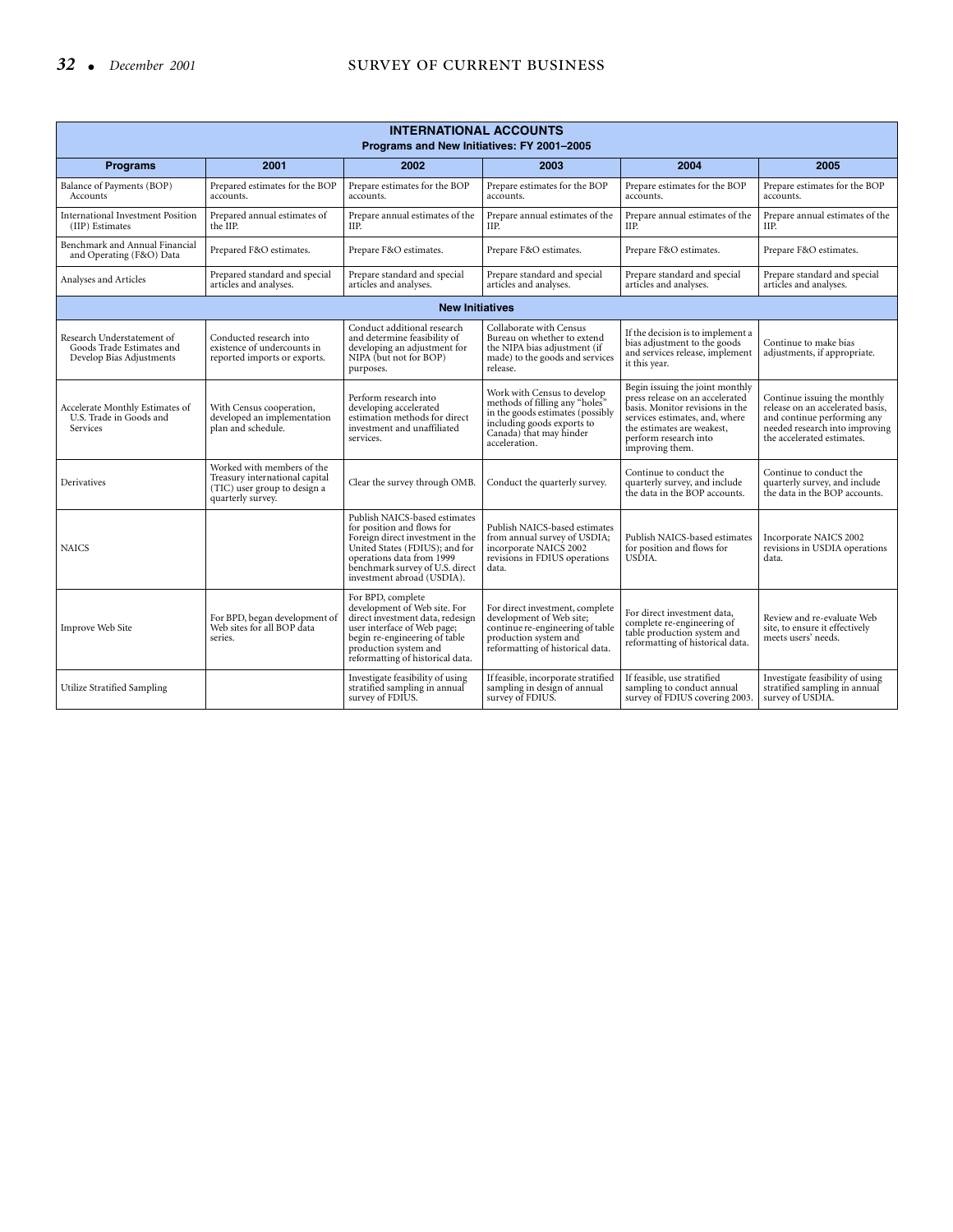## **SURVEY OF CURRENT BUSINESS** December 2001 • 33

| <b>INTERNATIONAL ACCOUNTS-Continued</b><br>Programs and New Initiatives: FY 2001-2005            |                                                                                                                                                                                                                           |                                                                                                                                                                                                                                                                                             |                                                                                                                                                                                                                         |                                                                                                                                                                                                                                                                                                                                                                                                                                                                                               |                                                                                                                                                            |  |
|--------------------------------------------------------------------------------------------------|---------------------------------------------------------------------------------------------------------------------------------------------------------------------------------------------------------------------------|---------------------------------------------------------------------------------------------------------------------------------------------------------------------------------------------------------------------------------------------------------------------------------------------|-------------------------------------------------------------------------------------------------------------------------------------------------------------------------------------------------------------------------|-----------------------------------------------------------------------------------------------------------------------------------------------------------------------------------------------------------------------------------------------------------------------------------------------------------------------------------------------------------------------------------------------------------------------------------------------------------------------------------------------|------------------------------------------------------------------------------------------------------------------------------------------------------------|--|
| <b>Programs</b>                                                                                  | 2001                                                                                                                                                                                                                      | 2002                                                                                                                                                                                                                                                                                        | 2003                                                                                                                                                                                                                    | 2004                                                                                                                                                                                                                                                                                                                                                                                                                                                                                          | 2005                                                                                                                                                       |  |
| Quarterly Services Surveys                                                                       |                                                                                                                                                                                                                           | Design quarterly services survey<br>and redesign annual services<br>surveys to be integrated with<br>quarterly survey.                                                                                                                                                                      | Clear new and redesigned<br>surveys; develop estimation<br>routines and processing systems<br>for quarterly surveys.                                                                                                    | Implement quarterly services<br>survey in the first quarter of<br>2004.                                                                                                                                                                                                                                                                                                                                                                                                                       | Continue to conduct quarterly<br>services survey; consider<br>expanding quarterly coverage to<br>additional categories of<br>services.                     |  |
| Improve Estimates of Short-Term<br>Financial Instruments                                         | Performed research into<br>feasibility of adding short-term<br>instruments to TIC surveys.                                                                                                                                | Add short-term financial<br>instruments to TIC survey of<br>securities claims.                                                                                                                                                                                                              | Incorporate into accounts<br>estimates of short-term<br>financial claims from TIC<br>survey.                                                                                                                            | Add short-term financial<br>instruments to TIC survey of<br>securities liabilities and<br>incorporate estimates into the<br>accounts.                                                                                                                                                                                                                                                                                                                                                         | Continue incorporating the<br>estimates of inbound and<br>outbound short-term<br>instruments in the accounts.                                              |  |
| Institute More Frequent Surveys of<br>Portfolio Investment Assets and<br>Liabilities             | Worked with Treasury to<br>develop annual surveys of<br>securities liabilities.                                                                                                                                           | Develop estimation routines<br>and procedures to incorporate<br>the results of the annual liability<br>surveys in the accounts.<br>Continue conducting the<br>annual liability survey. Work<br>with Treasury to design the<br>annual asset survey that would<br>cover 2003 and later years. | Continue conducting and<br>incorporating into the accounts<br>the results of the annual liability<br>surveys. Continue working with<br>Treasury to design the annual<br>asset survey, covering 2003 and<br>later years. | Conduct annual portfolio<br>investment surveys of both<br>assets and liabilities and<br>incorporate their results into<br>the accounts.                                                                                                                                                                                                                                                                                                                                                       | Conduct annual portfolio<br>investment surveys of both<br>assets and liabilities and<br>incorporate their results into<br>the accounts.                    |  |
| <b>Update Estimation Methods</b>                                                                 | Reviewed and updated<br>estimation of quarterly direct<br>investment earnings, with<br>particular attention to<br>treatment of negative earnings.                                                                         | Review and update quarterly<br>direct investment distributed<br>earnings.                                                                                                                                                                                                                   | Review and update estimation<br>methods for other BOP flow<br>accounts.                                                                                                                                                 |                                                                                                                                                                                                                                                                                                                                                                                                                                                                                               |                                                                                                                                                            |  |
| <b>Expand Services Data Collection</b><br>(Excluding Quarterly Surveys)                          | Redesigned benchmark survey<br>of selected services to improve<br>coverage of the following<br>categories: Trade-related,<br>auxiliary insurance, waste<br>treatment, e-commerce-related,<br>and other.                   | Conduct redesigned benchmark<br>survey; use preliminary results<br>to update annual survey to<br>cover important new services,<br>including e-commerce-related.                                                                                                                             | Conduct updated annual<br>survey; publish final<br>benchmark survey results;<br>continue research on<br>e-commerce transactions.                                                                                        | Redesign benchmark survey of<br>financial services as needed to<br>close any gaps and ensure<br>coverage of new services;<br>continue research on<br>e-commerce transactions.                                                                                                                                                                                                                                                                                                                 | Conduct redesigned benchmark<br>survey of financial services;<br>continue research on<br>e-commerce transactions.                                          |  |
| Prepare Additional Special Studies                                                               | Worked with outside<br>researchers to analyze global<br>expansion strategies of U.S.<br>firms; undertook analysis of<br>propensity of foreign<br>manufacturing affiliates to<br>source inputs from their U.S.<br>parents. | Prepare an article on U.S. intra-<br>firm trade in goods; extend<br>analysis of propensity of foreign<br>manufacturing affiliates to<br>source inputs from their U.S.<br>parents.                                                                                                           | Prepare and publish special<br>studies to broaden<br>understanding and extend<br>analysis of data of the<br><b>International Economics</b><br>Directorate.                                                              | Prepare and publish special<br>studies to broaden<br>understanding and extend<br>analysis of data of the<br><b>International Economics</b><br>Directorate.                                                                                                                                                                                                                                                                                                                                    | Prepare and publish special<br>studies to broaden<br>understanding and extend<br>analysis of data of the<br><b>International Economics</b><br>Directorate. |  |
| Update Statistical Methods in<br>Light of Changing International<br><b>Statistical Standards</b> | Performed research into areas<br>of deviation from international<br>standards; identified all major<br>existing differences.                                                                                              | Develop revised estimates of<br>insurance services based on<br>average claims; perform<br>research into estimating<br>implicit financial services and,<br>as appropriate, other implicit<br>services.                                                                                       | Incorporate revised estimates of<br>insurance services into<br>international transactions<br>accounts; make progress to<br>resolve other major differences.                                                             | Perform additional research<br>into areas of deviation from<br>international standards<br>(focusing on new standards that<br>may be emanating from the<br>Special Data Dissemination<br>Standards (SDDS) and<br>international services areas).<br>Also, identify areas where new<br>guidance may be forthcoming<br>in a new Balance of Payments<br>Manual (BPM6) and consider<br>the feasibility and advisability<br>of adopting the new standards<br>for the U.S. international<br>accounts. | Make progress in resolving all<br>significant differences.                                                                                                 |  |
| Electronic Data Collection                                                                       | <b>Implemented Automated</b><br>Survey Transmittal and<br>Retrieval (ASTAR) system on<br>quarterly survey of FDIUS.                                                                                                       | Implement ASTAR on annual<br>surveys of transportation,<br>remittances, and financial<br>services.                                                                                                                                                                                          | Implement ASTAR on<br>benchmark and new investment<br>surveys of FDIUS and on<br>annual surveys of construction,<br>insurance, royalties and license<br>fees, and selected services.                                    | Implement ASTAR on annual<br>survey of FDIUS.                                                                                                                                                                                                                                                                                                                                                                                                                                                 | Implement ASTAR on<br>benchmark survey of USDIA<br>and benchmark survey of<br>financial services.                                                          |  |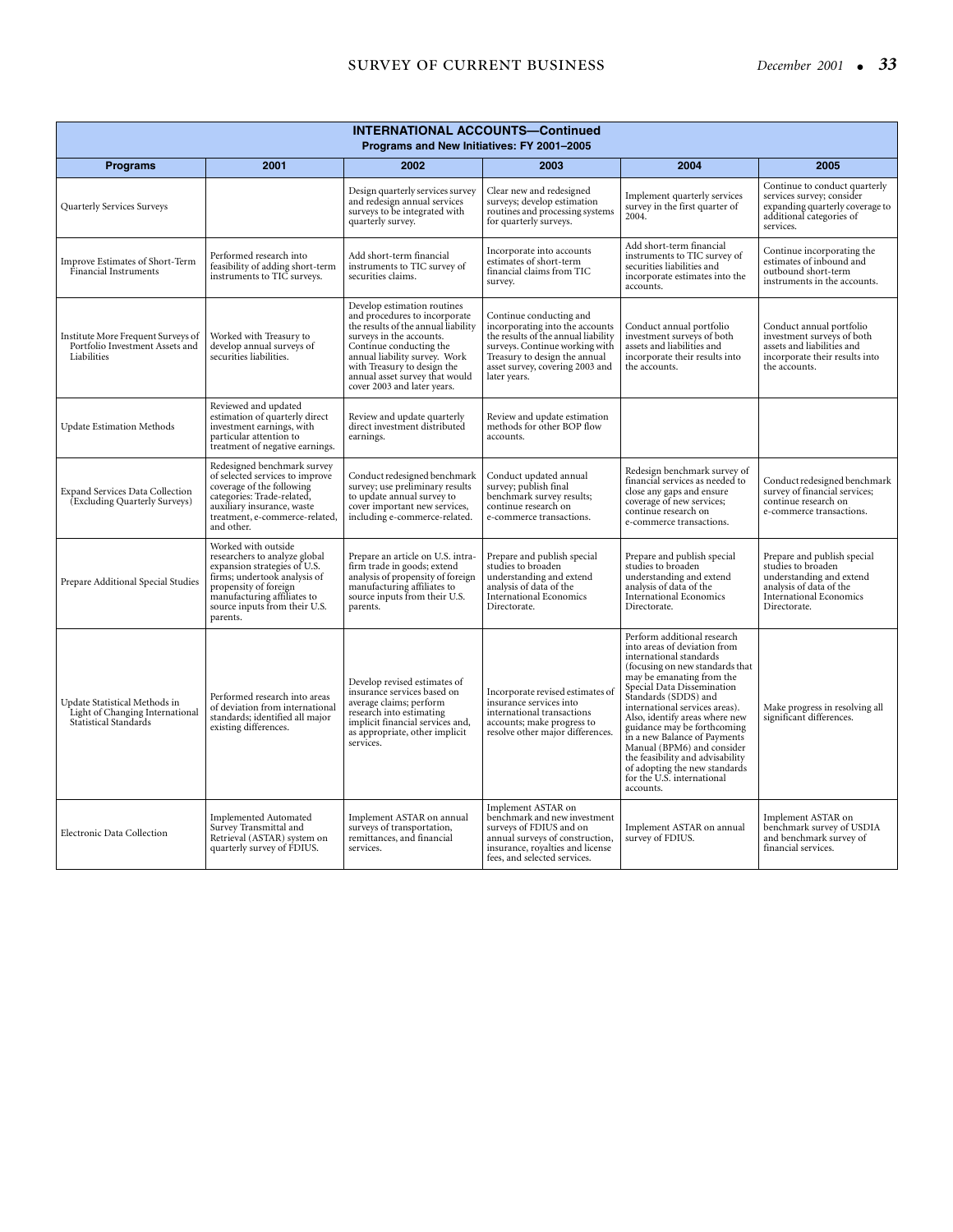| <b>REGIONAL ACCOUNTS</b><br>Programs and New Initiatives: FY 2001-2005      |                                                                                                            |                                                                                                                 |                                                                                                                                                                           |                                                                                                                                                                                                                                                                                   |                                                                                                                                                                                                          |  |
|-----------------------------------------------------------------------------|------------------------------------------------------------------------------------------------------------|-----------------------------------------------------------------------------------------------------------------|---------------------------------------------------------------------------------------------------------------------------------------------------------------------------|-----------------------------------------------------------------------------------------------------------------------------------------------------------------------------------------------------------------------------------------------------------------------------------|----------------------------------------------------------------------------------------------------------------------------------------------------------------------------------------------------------|--|
| <b>Programs</b>                                                             | 2001                                                                                                       | 2002                                                                                                            | 2003                                                                                                                                                                      | 2004                                                                                                                                                                                                                                                                              | 2005                                                                                                                                                                                                     |  |
| Annual/Benchmark State Personal<br>Income (SPI) Including<br>Disposable SPI | Prepared SPI on SIC basis.                                                                                 | Prepare SPI (in September<br>2002) with NAICS 2002<br>industries for the year 2001<br>with no overlap with SIC. | Prepare SPI with NAICS 2002<br>industries.                                                                                                                                | Prepare SPI with NAICS 2002<br>industries. Prepare<br>comprehensive revisions.                                                                                                                                                                                                    | Prepare SPI with NAICS 2002<br>industries. Complete<br>comprehensive revisions.                                                                                                                          |  |
| Annual/Benchmark GSP                                                        | Prepared annual 1999 GSP<br>estimates on SIC basis.                                                        | Prepare annual 2000 GSP<br>estimates on SIC basis.                                                              | Prepare annual 2001 GSP<br>estimates on SIC basis.                                                                                                                        | Prepare benchmark 2002 GSP<br>estimates on NAICS basis with<br>SIC overlap reference year 2002.                                                                                                                                                                                   | Prepare annual 2003 GSP<br>estimates on NAICS basis only.                                                                                                                                                |  |
| Quarterly SPI                                                               | Prepared quarterly SPI<br>estimates with SIC industries.                                                   | Prepare quarterly SPI estimates<br>with SIC industries.                                                         | Prepare quarterly SPI with<br>NAICS 2002 industries for 2001<br>and 2002 with no overlap.                                                                                 | Prepare quarterly SPI with<br>NAICS 2002 industries. Prepare<br>comprehensive revisions.                                                                                                                                                                                          | Prepare quarterly SPI with<br>NAICS 2002 industries.<br>Complete comprehensive<br>revisions.                                                                                                             |  |
| Annual and Benchmark Local<br>Area Personal Income (LAPI)                   | Prepared LAPI estimates on SIC<br>basis.                                                                   | Prepare LAPI estimates on SIC<br>basis.                                                                         | Prepare LAPI with NAICS 2002<br>industries for 2001 with no<br>overlap with SIC industries.                                                                               | Prepare LAPI with NAICS 2002<br>industries. Prepare<br>comprehensive revisions.                                                                                                                                                                                                   | Prepare LAPI with NAICS 2002<br>industries. Complete<br>comprehensive revisions.                                                                                                                         |  |
| Regional Input-Output<br>Multipliers                                        | Evaluated feasibility of using<br>annual I-O tables in Regional<br>Industrial Multiplier System<br>(RIMS). | Incorporate 1998 national<br>annual table into RIMS.                                                            | Convert to NAICS (conversion<br>by IED and REMD are<br>prerequisites). Incorporate 1999<br>national annual I-O table into<br>RIMS.                                        | Prepare multipliers on NAICS<br>basis.                                                                                                                                                                                                                                            | Incorporate commodity flow<br>survey estimates.                                                                                                                                                          |  |
| Implement NAICS-Regional<br>Program                                         | Converted annual survey of<br>manufactures (ASM) from<br>NAICS to SIC.                                     | Convert ASM, sales tax, and<br>BLS data from NAICS to SIC<br>for GSP. Prepare SPI on NAICS<br>basis.            | Convert all GSP source data<br>from NAICS to SIC. Prepare<br>GSP estimation programs for<br>conversion to NAICS. Prepare<br>local area personal income on<br>NAICS basis. | Implement NAICS with 2002 as<br>the NAICS/SIC overlap year for<br>GSP.                                                                                                                                                                                                            | GSP estimates on NAICS basis.                                                                                                                                                                            |  |
|                                                                             |                                                                                                            | <b>New Initiatives</b>                                                                                          |                                                                                                                                                                           |                                                                                                                                                                                                                                                                                   |                                                                                                                                                                                                          |  |
| Accelerate Metropolitan Area<br>Personal Income (MAPI)                      |                                                                                                            | Begin research on acceleration<br>of MAPI.                                                                      | Document source data<br>schedules and establish<br>partnerships with source data<br>agencies to accelerate data<br>availability.                                          | Prepare data files and develop<br>and test estimation software to<br>produce preliminary annual<br>MAPI. Investigate disposable<br>MAPI.                                                                                                                                          | Produce and release accelerated<br>estimates of preliminary annual<br>MAPI. Continue investigation<br>of disposable MAPI.                                                                                |  |
| Accelerate GSP                                                              |                                                                                                            | Begin research on acceleration<br>of GSP.                                                                       | Prepare data files and develop<br>estimation software. Produce<br>advance total GSP for reference<br>vear 2002.                                                           | Implement advance estimates<br>for 2003 total GSP. Produce<br>experimental advance industry<br>estimates of GSP for 1-digit<br>industries.                                                                                                                                        | Implement advance 2003 GSP<br>for total and 1-digit industries.<br>Begin investigating bottom-up<br>estimates of metropolitan<br>statistical area and BEA<br>economic area gross product.                |  |
| Accelerate LAPI                                                             |                                                                                                            |                                                                                                                 | Begin research on acceleration<br>of LAPI.                                                                                                                                | Document source data<br>schedules and establish<br>partnerships with source data<br>agencies to accelerate data<br>availability. Begin work to<br>identify new computer<br>processes to reduce processing<br>time frame. Initiate research<br>into revised BEA economic<br>areas. | Work on new sources and<br>methods for producing selected<br>components of personal<br>income. Identify new computer<br>processes to reduce processing<br>time frame. Develop new BEA<br>economic areas. |  |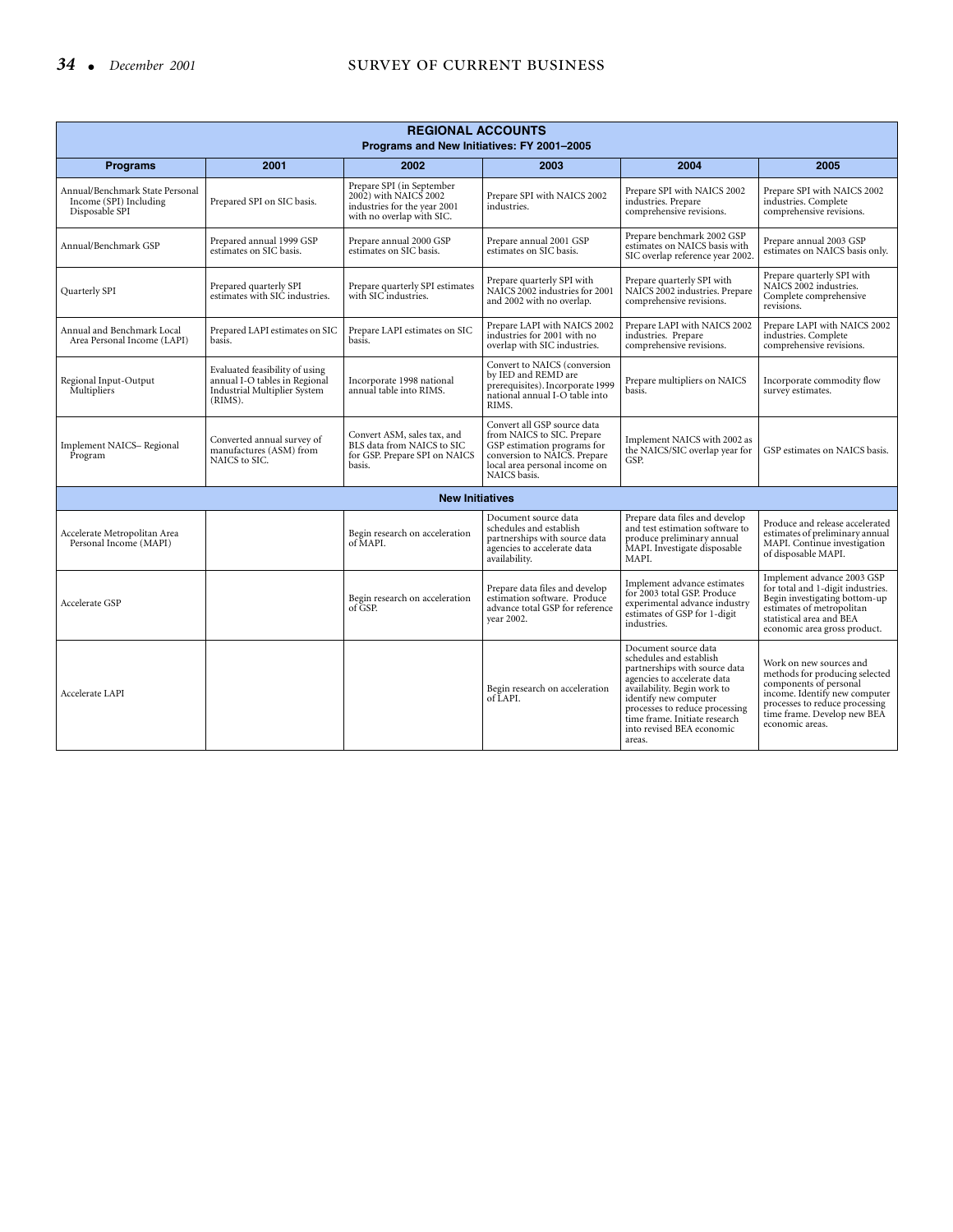## **SURVEY OF CURRENT BUSINESS**

| December 2001 |  |  | 35 |
|---------------|--|--|----|
|---------------|--|--|----|

| <b>REGIONAL ACCOUNTS-Continued</b><br>Programs and New Initiatives: FY 2001-2005                                       |                                                                                                                                                                                                      |                                                                                                                                                                          |                                                                                                                                                                                                                                                                                                                                                                                                                                                     |                                                                                                                                                                                                                                                                                                                                                                                                     |                                                                                                                                                         |  |
|------------------------------------------------------------------------------------------------------------------------|------------------------------------------------------------------------------------------------------------------------------------------------------------------------------------------------------|--------------------------------------------------------------------------------------------------------------------------------------------------------------------------|-----------------------------------------------------------------------------------------------------------------------------------------------------------------------------------------------------------------------------------------------------------------------------------------------------------------------------------------------------------------------------------------------------------------------------------------------------|-----------------------------------------------------------------------------------------------------------------------------------------------------------------------------------------------------------------------------------------------------------------------------------------------------------------------------------------------------------------------------------------------------|---------------------------------------------------------------------------------------------------------------------------------------------------------|--|
| <b>Programs</b>                                                                                                        | 2001                                                                                                                                                                                                 | 2002                                                                                                                                                                     | 2003                                                                                                                                                                                                                                                                                                                                                                                                                                                | 2004                                                                                                                                                                                                                                                                                                                                                                                                | 2005                                                                                                                                                    |  |
| <b>Implement Results of Stock</b><br>Options Research                                                                  |                                                                                                                                                                                                      | Investigate with BLS whether<br>stock options and other forms<br>of compensation are<br>consistently covered in state<br>ES-202 wage data.                               | Begin research with BLS to<br>develop ways to identify and<br>estimate items that are not<br>recorded in the ES-202 wage<br>data for selected states.                                                                                                                                                                                                                                                                                               | Implement procedures to<br>estimate items that are not<br>recorded in the ES-202 wage<br>data for selected states.                                                                                                                                                                                                                                                                                  | Produce regular estimates of<br>items that are not recorded in<br>ES-202 wage data.                                                                     |  |
| Prepare State Capital Stocks                                                                                           | Began research on estimating<br>State capital stock.                                                                                                                                                 | Experimental estimates of<br>public sector and<br>manufacturing capital stocks.                                                                                          | Experimental estimates of<br>nonmanufacturing capital<br>stocks.                                                                                                                                                                                                                                                                                                                                                                                    | Experimental estimates of<br>capital stocks using IRS asset<br>data.                                                                                                                                                                                                                                                                                                                                | Evaluation of experimental<br>capital stock estimates.                                                                                                  |  |
| Prepare Pensions Received by State                                                                                     |                                                                                                                                                                                                      | Continue research into<br>producing pension<br>distributions by State. Develop<br>test estimates of pension<br>distributions by State.<br>Coordinate results within BEA. | Release addendum table to SPI,<br>removing pension<br>contributions and savings<br>currently included in personal<br>income and adding pension<br>distributions to individuals.<br>Continue research into what<br>should be included as pension<br>distributions. Coordinate<br>results within BEA. If research<br>results acceptable, prepare<br>proposal for change in<br>comprehensive revision.                                                 | Investigate alternative data<br>sources to get more precise<br>estimates of the receipt of<br>pension income by geography.                                                                                                                                                                                                                                                                          | Produce regular estimates of<br>pensions received by geography.                                                                                         |  |
| Interagency Work-NAICS, North<br>American Product Classification<br>System (NAPCS), American<br>Community Survey (ACS) | Selected new person as<br>Economic Classification Policy<br>Committee (ECPC) member.<br>Continued staff support. Began<br>NAPCS committee work.<br>Represented BEA on ACS<br>interagency committees. | Continue ECPC work on<br>NAICS 2002, NAICS 2007, and<br>NAPCS. Evaluate ACS early<br>results.                                                                            | Research use of ACS results on a<br>regular basis. Continue ECPC<br>staff work.                                                                                                                                                                                                                                                                                                                                                                     | Evaluate ACS results as basis for<br>journey-to-work estimates.<br>Continue ECPC staff work.                                                                                                                                                                                                                                                                                                        | Continue ECPC staff work on<br>NAICS and NAPCS.                                                                                                         |  |
| Bottom-up Estimate of State and<br>Local Taxes                                                                         |                                                                                                                                                                                                      |                                                                                                                                                                          | Investigate the feasibility of<br>producing bottom-up estimates<br>of property taxes by industry.<br>Review available source data.<br>Contact State representatives<br>for information on unpublished<br>source data.<br>Investigate the feasibility of<br>producing bottom-up estimates<br>of local government personal<br>taxes. Review available source<br>data. Contact State<br>representatives for information<br>on unpublished source data. | If data exits, develop<br>methodology, database, and<br>estimation software and<br>produce experimental estimates<br>of property taxes by State and<br>industry derived from State<br>source data.<br>If data exits, develop<br>methodology, database, and<br>estimation software and<br>produce experimental estimates<br>of local government taxes by<br>State derived from State source<br>data. | Implement bottom-up<br>estimates of property taxes by<br>State and industry.<br>Implement bottom-up<br>estimates of local government<br>taxes by State. |  |
| Bottom-up Estimate of Temporary<br>Assistance for Needy Families<br>(TANF) Components                                  |                                                                                                                                                                                                      |                                                                                                                                                                          | Conduct research to identify<br>State programs used in<br>maintenance-of-effort reports<br>by States to TANF. Coordinate<br>results within BEA.                                                                                                                                                                                                                                                                                                     | Evaluate State program<br>maintenance of effort data for<br>definitional differences and<br>adjust accordingly. Document<br>results and coordinate efforts<br>within BEA.                                                                                                                                                                                                                           | Evaluate potential of regular<br>bottom-up estimates of TANF<br>components.                                                                             |  |
| Improve Consistency of I-O, GDP,<br>and GSP                                                                            |                                                                                                                                                                                                      |                                                                                                                                                                          | Consult with representatives<br>from IED and NIWD on issues<br>related to improving<br>consistency between State and<br>national estimates of value<br>added by industry.                                                                                                                                                                                                                                                                           | Develop data and computer<br>software needed to implement<br>changes. Produce preliminary<br>GSP estimates based on<br>consistency improvements.                                                                                                                                                                                                                                                    | Implement changes into the<br>GSP estimates that are<br>consistent with improvements<br>made in the national GDP-by-<br>industry and I-O estimates.     |  |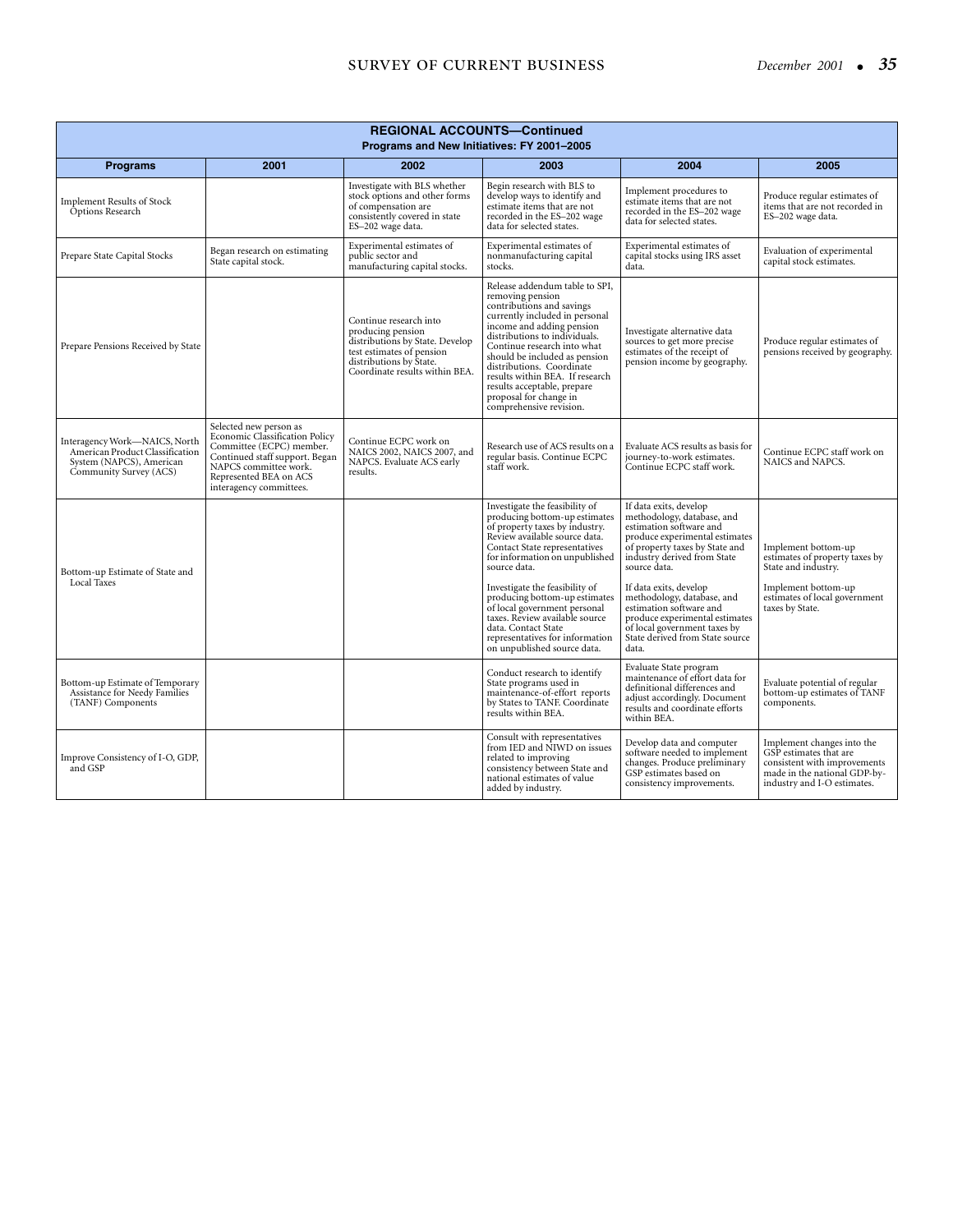| <b>SOURCE DATA IMPROVEMENT</b><br>Programs and New Initiatives: FY 2001-2005                                                                                |                                                                                                                                                                                                                                                       |                                                                                                                                                                                        |                                                                                                                                                                                                                             |                                                                                                                                      |                                                                                                                                      |  |  |
|-------------------------------------------------------------------------------------------------------------------------------------------------------------|-------------------------------------------------------------------------------------------------------------------------------------------------------------------------------------------------------------------------------------------------------|----------------------------------------------------------------------------------------------------------------------------------------------------------------------------------------|-----------------------------------------------------------------------------------------------------------------------------------------------------------------------------------------------------------------------------|--------------------------------------------------------------------------------------------------------------------------------------|--------------------------------------------------------------------------------------------------------------------------------------|--|--|
| <b>Programs</b>                                                                                                                                             | 2001                                                                                                                                                                                                                                                  | 2002                                                                                                                                                                                   | 2003                                                                                                                                                                                                                        | 2004                                                                                                                                 | 2005                                                                                                                                 |  |  |
| Expansion of Coverage of BLS<br>Current Employment Survey<br>(CES) 790 Program                                                                              | Meetings with BLS about<br>expanding the definition of<br>income to cover all earnings<br>and wages with a BLS tentative<br>target date for completion of<br>2005.                                                                                    | Continue discussions with BLS<br>about expanding definition to<br>all employees' hours and<br>earnings concept.                                                                        | Continue discussions with BLS<br>about expanding definition to<br>all employees' hours and<br>earnings concept. Explore the<br>impact of CES probability<br>sample design on revisions to<br>BEA wage and salary estimates. | Continue discussions with BLS<br>about expanding definition to<br>all employees' hours and<br>earnings concept.                      | Begin integration of BLS<br>expansion of CES to all<br>employees' hours and earnings<br>concept.                                     |  |  |
| Improve Timeliness of BLS 202<br>Program                                                                                                                    | Discussed need to improve<br>timeliness of 202 employment<br>and wage data.                                                                                                                                                                           | Continue to work with BLS as<br>they work with the State<br>reporters to improve timeliness<br>of the BLS 202 program.                                                                 | Continue to work with BLS to<br>improve timeliness, which will<br>result in more timely release of<br>quarterly SPI and annual LAPI.                                                                                        | Continue to work with BLS to<br>improve timeliness, which will<br>result in more timely release of<br>quarterly SPI and annual LAPI. | Continue to work with BLS to<br>improve timeliness, which will<br>result in more timely release of<br>quarterly SPI and annual LAPI. |  |  |
| Work with the Bureau of the<br>Census to Improve Data Quality<br>and Timeliness and to Expand<br>the Number of Intermediate<br>Inputs Collected by Industry | Worked with Census staff to<br>expand the detail expenses<br>collected for 2002 Business<br>Expenditures Survey, and<br>Auxiliaries in the Economic<br>Census.                                                                                        | Work with Census's<br>Manufacturing and<br>Construction Division staff to<br>add expense items to the 2002<br>Economic Census forms for<br>mining, manufacturing, and<br>construction. | Hold meetings with Census<br>divisions to discuss progress of<br>2002 Economic Census and<br>potential requests for new<br>special tabulations as needed.                                                                   | Begin review of initial data<br>releases from 2002 Economic<br>Census to get early indication of<br>impact on our programs.          | Begin work with Census on<br>questionnaire review for the<br>2007 Economic Census to<br>ensure our data needs are<br>communicated.   |  |  |
| Expand Other Economic Census<br>and Survey Programs                                                                                                         | Working with Census's<br>Governments Division to set<br>BEA data priorities while they<br>"retool" their processing system<br>resulted in improved timeliness<br>and quality of data.<br>Worked with Census to expand<br>Service Annual Survey (SAS). | Work with Census's<br>Governments Division to set<br>BEA data priorities.<br>Continue working with Census<br>to expand SAS.                                                            | Work with Census's<br>Governments Division to set<br>BEA data priorities.<br>Continue working with Census<br>to expand SAS.                                                                                                 | Work with Census's<br>Governments Division to set<br>BEA data priorities.<br>Continue working with Census<br>to expand SAS.          | Work with Census's<br>Governments Division to set<br>BEA data priorities.<br>Continue working with Census<br>to expand SAS.          |  |  |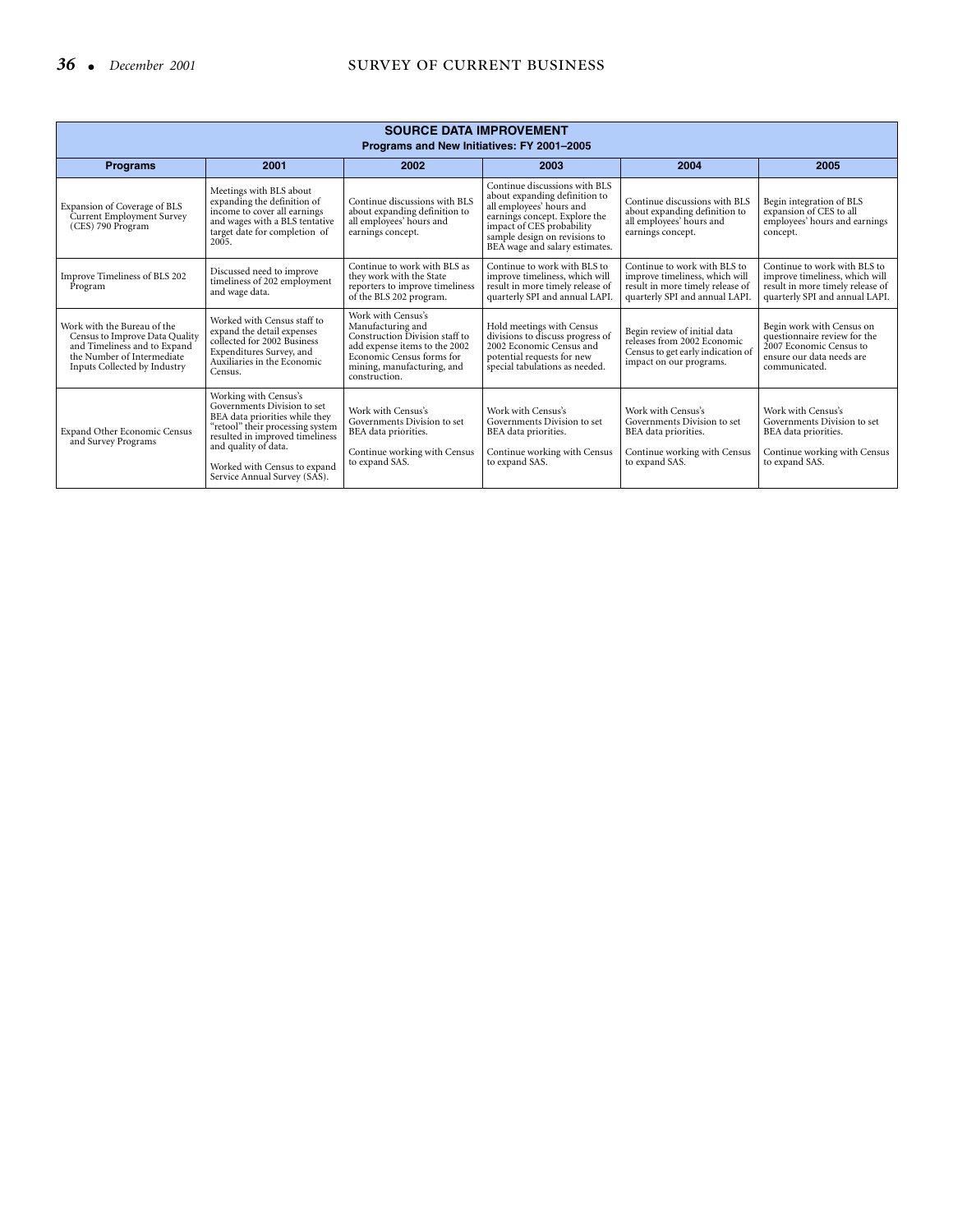| <b>MANAGEMENT</b><br>Programs and New Initiatives: FY 2001-2005                                                                                                      |                                                                                                                 |                                                                                                                                                                                                                                                                                                                                                   |                                                                                                                                                                                                                                               |                                                                                                                                                                             |                                                                                                                                                                                                                                 |  |
|----------------------------------------------------------------------------------------------------------------------------------------------------------------------|-----------------------------------------------------------------------------------------------------------------|---------------------------------------------------------------------------------------------------------------------------------------------------------------------------------------------------------------------------------------------------------------------------------------------------------------------------------------------------|-----------------------------------------------------------------------------------------------------------------------------------------------------------------------------------------------------------------------------------------------|-----------------------------------------------------------------------------------------------------------------------------------------------------------------------------|---------------------------------------------------------------------------------------------------------------------------------------------------------------------------------------------------------------------------------|--|
| <b>Programs</b>                                                                                                                                                      | 2001                                                                                                            | 2002                                                                                                                                                                                                                                                                                                                                              | 2003                                                                                                                                                                                                                                          | 2004                                                                                                                                                                        | 2005                                                                                                                                                                                                                            |  |
| Recruit, Develop, and Retain a<br>High-Quality, Diverse<br>Workforce                                                                                                 | Evaluated effectiveness of<br>employment practices and<br>training program.                                     | Increase effectiveness of<br>recruitment and retention<br>through use of supplemental<br>programs. Develop<br>comprehensive workforce<br>training program. Conduct<br>employee survey, publish, and<br>act on results. Examine impact<br>of anticipated retirements.                                                                              | Put in place succession<br>planning. Act on results of<br>employee survey. Continue use<br>of recruitment and retention<br>supplemental programs.<br>Evaluate training program and<br>develop measures for further<br>improvements.           | Evaluate effectiveness of<br>recruitment and retention<br>efforts. Develop measures for<br>further improvement. Conduct<br>employee survey, publish, and<br>act on results. | Increase effectiveness of<br>recruitment and retention<br>through use of various<br>supplemental programs. Train<br>workforce to meet current and<br>future challenges. Seek avenues<br>for increased employee<br>satisfaction. |  |
| Know, Understand, and Respond<br>Better to Customers, Partners,<br>and Survey Respondents                                                                            | Increased outreach efforts to all<br>customers, stakeholders, and<br>partners.                                  | Begin redesign of Web site.<br>Conduct customer survey.<br>Identify specific actions for<br>increased outreach. Begin one-<br>pager press releases. Hold<br>annual users' conference.                                                                                                                                                             | Continue with increased<br>outreach efforts to all<br>customers, stakeholders, and<br>partners. Conduct customer<br>survey. Hold annual users'<br>conference.                                                                                 | Conduct customer survey.<br>Evaluate Web site for<br>effectiveness. Develop<br>additional measures for<br>increased outreach efforts. Hold<br>annual users' conference.     | Increase outreach efforts to all<br>customers, stakeholders and<br>partners. Conduct customer<br>survey. Hold annual users'<br>conference.                                                                                      |  |
| Enhance BEA's Ability to Tell<br>Budget Story to Stakeholders                                                                                                        | Worked with ESA staff on<br>budget and external affairs.<br>Prepared detailed, bottom-up<br>budget for FY 2003. | Establish external affairs<br>function and budget staff<br>capability. Deploy operating<br>budgets managed by personnel<br>costs.                                                                                                                                                                                                                 | Continue with bottom-up<br>development of detailed<br>operating budget.                                                                                                                                                                       | Seek additional measures for<br>improving and communicating<br>improvements to BEA financial<br>management.                                                                 | Conduct comprehensive<br>evaluation of external affairs<br>and budget functions. Act on<br>results of evaluation.                                                                                                               |  |
| Improve and Expand the<br>Availability and Usefulness of<br>the Publication of BEA's<br>Statistical Information in Print,<br>for Electronic Media, and on the<br>Web | Began implementation of new<br>software to streamline and<br>automate preparation of tables<br>for publication. | Work with CSSD and program<br>offices to create a unified data<br>dissemination architecture to<br>facilitate publication of data in<br>printed and electronic formats.<br>Update standards and<br>procedures for submitting<br>material for publication.<br>Initiate redesign of the SURVEY<br>and other publications for the<br>electronic age. | Assess scope and effectiveness<br>of BEA's dissemination<br>activities across program areas.<br>Implement publication design<br>improvements. Assess<br>desirability and feasibility of<br>reviewing electronic products<br>and Web postings. | Enhance presentation of the<br>SURVEY and other publications<br>on the Web. Identify and<br>implement specific<br>improvements in response to<br>customer feedback.         | Conduct comprehensive<br>evaluation of BEA<br>dissemination program. Initiate<br>further actions based on this<br>evaluation.                                                                                                   |  |
| Improve Financial Management at<br><b>BEA</b>                                                                                                                        | Provided BEA managers with<br>financial data necessary to<br>manage programs.                                   | Increase usefulness of financial<br>data by beginning development<br>of activity-based cost system.                                                                                                                                                                                                                                               | Implement an activity-based<br>cost system. Provide product<br>cost information to managers.                                                                                                                                                  | Provide BEA managers with<br>financial data necessary to<br>manage programs.                                                                                                | Conduct comprehensive<br>analysis of BEA financial<br>management and seek measures<br>for improvement.                                                                                                                          |  |
|                                                                                                                                                                      |                                                                                                                 | <b>Office of Chief Information Officer</b>                                                                                                                                                                                                                                                                                                        |                                                                                                                                                                                                                                               |                                                                                                                                                                             |                                                                                                                                                                                                                                 |  |
| Maintain Voice Communications                                                                                                                                        | Maintained voice mail system.                                                                                   | Maintain voice mail system.                                                                                                                                                                                                                                                                                                                       | Maintain voice mail system.                                                                                                                                                                                                                   | Maintain voice mail system.                                                                                                                                                 | Maintain voice mail system.                                                                                                                                                                                                     |  |
|                                                                                                                                                                      | Maintained phone system.                                                                                        | Maintain phone system.                                                                                                                                                                                                                                                                                                                            | Maintain phone system.                                                                                                                                                                                                                        | Maintain phone system.                                                                                                                                                      | Maintain phone system.                                                                                                                                                                                                          |  |
| Major Projects                                                                                                                                                       | Upgraded secretarial phone<br>systems.                                                                          |                                                                                                                                                                                                                                                                                                                                                   | Replace phone system.<br>Replace voice mail system.                                                                                                                                                                                           |                                                                                                                                                                             |                                                                                                                                                                                                                                 |  |
|                                                                                                                                                                      | Maintained hardware, system<br>software, backup systems.                                                        | Maintain hardware, system<br>software, backup systems.                                                                                                                                                                                                                                                                                            | Maintain hardware, system<br>software, backup systems.                                                                                                                                                                                        | Maintain hardware, system<br>software, backup systems.                                                                                                                      | Maintain hardware, system<br>software, backup systems.                                                                                                                                                                          |  |
| Maintain Local Area Network                                                                                                                                          | Monitored operations.                                                                                           | Monitor operations 24 hours a<br>day.                                                                                                                                                                                                                                                                                                             | Monitor operations 24 hours a<br>day.                                                                                                                                                                                                         | Monitor operations 24 hours a<br>day.                                                                                                                                       | Monitor operations 24 hours a<br>day.                                                                                                                                                                                           |  |
|                                                                                                                                                                      | Installed Bindview software to<br>administer accounts.                                                          | Administer user accounts.                                                                                                                                                                                                                                                                                                                         | Administer user accounts.                                                                                                                                                                                                                     | Administer user accounts.                                                                                                                                                   | Administer user accounts.                                                                                                                                                                                                       |  |
|                                                                                                                                                                      |                                                                                                                 | Upgrade network backup                                                                                                                                                                                                                                                                                                                            |                                                                                                                                                                                                                                               |                                                                                                                                                                             |                                                                                                                                                                                                                                 |  |
|                                                                                                                                                                      |                                                                                                                 | systems.<br>Upgrade network hub, switches,<br>and routers.                                                                                                                                                                                                                                                                                        |                                                                                                                                                                                                                                               |                                                                                                                                                                             |                                                                                                                                                                                                                                 |  |
|                                                                                                                                                                      | Upgraded servers to NetWare<br>5.1 OS.                                                                          | Implement FAME server.                                                                                                                                                                                                                                                                                                                            |                                                                                                                                                                                                                                               |                                                                                                                                                                             |                                                                                                                                                                                                                                 |  |
|                                                                                                                                                                      | Analyzed and procured new                                                                                       | Implement Storage Area<br>Network (SAN) capability.                                                                                                                                                                                                                                                                                               | Replace file servers.                                                                                                                                                                                                                         | Upgrade database operation<br>systems.                                                                                                                                      |                                                                                                                                                                                                                                 |  |
|                                                                                                                                                                      | firewalls and VPN.<br>Upgraded backup software-                                                                 | Upgrade our network CD<br>delivery service.                                                                                                                                                                                                                                                                                                       | Investigate and implement new<br>operating systems.                                                                                                                                                                                           | Implement new OS.                                                                                                                                                           | Upgrade network backup<br>systems.                                                                                                                                                                                              |  |
| Major Projects                                                                                                                                                       | ArcServe 6.6.                                                                                                   | Investigate new OS.                                                                                                                                                                                                                                                                                                                               | Upgrade e-mail system.                                                                                                                                                                                                                        | Upgrade firewalls.                                                                                                                                                          | Upgrade network hub, switches,                                                                                                                                                                                                  |  |
|                                                                                                                                                                      | Upgraded Intranet hardware.<br>Redesigned BEA Test LAN.                                                         | Investigate server<br>consolidation/clustering<br>services as part of OS upgrade.                                                                                                                                                                                                                                                                 | Implement SAN capability.                                                                                                                                                                                                                     | Evaluate integrity of building<br>wiring.                                                                                                                                   | and routers.                                                                                                                                                                                                                    |  |
|                                                                                                                                                                      | Implemented OECD data link.                                                                                     | Upgrade to SQL 2000.                                                                                                                                                                                                                                                                                                                              |                                                                                                                                                                                                                                               |                                                                                                                                                                             |                                                                                                                                                                                                                                 |  |
|                                                                                                                                                                      |                                                                                                                 | Upgrade to Windows 2000<br>Server.                                                                                                                                                                                                                                                                                                                |                                                                                                                                                                                                                                               |                                                                                                                                                                             |                                                                                                                                                                                                                                 |  |
|                                                                                                                                                                      |                                                                                                                 | Investigate use of collaborative<br>work flow application.                                                                                                                                                                                                                                                                                        |                                                                                                                                                                                                                                               |                                                                                                                                                                             |                                                                                                                                                                                                                                 |  |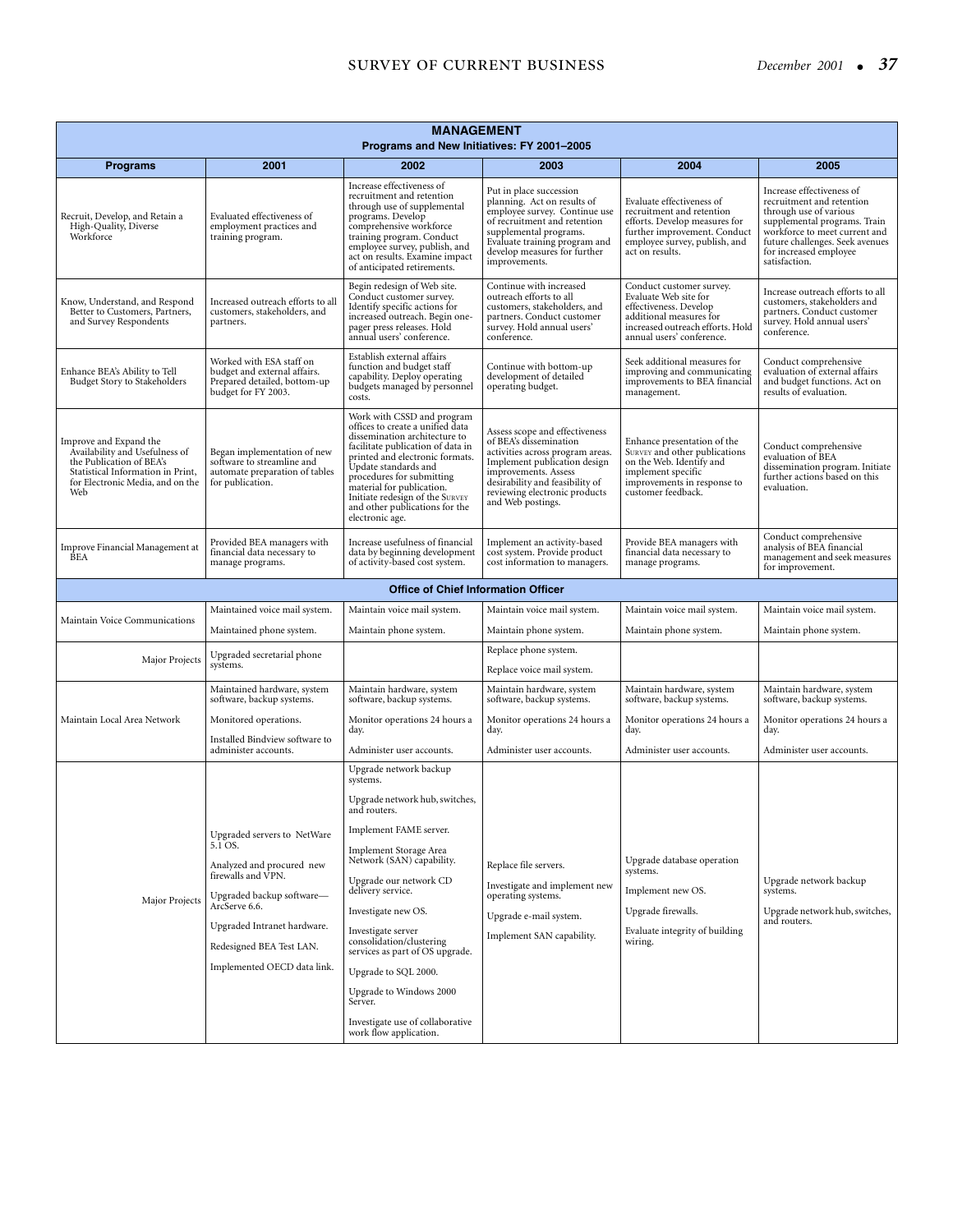# 38 • *December 2001* SURVEY OF CURRENT BUSINESS

| <b>MANAGEMENT-Continued</b><br>Programs and New Initiatives: FY 2001-2005 |                                                                                                                                                                                                                                                                                                                                                                                                                                                                                                                                                                                            |                                                                                                                                                                                                                                                                                                                                                                                                                                                                  |                                                                                                                                                                                                                                                                                                                                                        |                                                                                                                                                                                                                                                                                                                                                                    |                                                                                                                                                                                                                                                                                                     |  |  |  |  |
|---------------------------------------------------------------------------|--------------------------------------------------------------------------------------------------------------------------------------------------------------------------------------------------------------------------------------------------------------------------------------------------------------------------------------------------------------------------------------------------------------------------------------------------------------------------------------------------------------------------------------------------------------------------------------------|------------------------------------------------------------------------------------------------------------------------------------------------------------------------------------------------------------------------------------------------------------------------------------------------------------------------------------------------------------------------------------------------------------------------------------------------------------------|--------------------------------------------------------------------------------------------------------------------------------------------------------------------------------------------------------------------------------------------------------------------------------------------------------------------------------------------------------|--------------------------------------------------------------------------------------------------------------------------------------------------------------------------------------------------------------------------------------------------------------------------------------------------------------------------------------------------------------------|-----------------------------------------------------------------------------------------------------------------------------------------------------------------------------------------------------------------------------------------------------------------------------------------------------|--|--|--|--|
| <b>Programs</b>                                                           | 2001                                                                                                                                                                                                                                                                                                                                                                                                                                                                                                                                                                                       | 2002                                                                                                                                                                                                                                                                                                                                                                                                                                                             | 2003                                                                                                                                                                                                                                                                                                                                                   | 2004                                                                                                                                                                                                                                                                                                                                                               | 2005                                                                                                                                                                                                                                                                                                |  |  |  |  |
| Maintain Workstations                                                     | Maintained desktop hardware/<br>software support.<br>Upgraded 260 desktop<br>workstations.<br>Installed 15 new personal<br>printers and 6 network printers.<br>Installed Zenworks for<br>Desktops to facilitate software<br>installs.                                                                                                                                                                                                                                                                                                                                                      | Maintain desktop hardware and<br>software support.<br>Replace 150 workstations.<br>Replace network and personal<br>printers.<br>Replace laptop computers.                                                                                                                                                                                                                                                                                                        | Maintain desktop hardware and<br>software support.<br>Replace 150 workstations.<br>Replace network and personal<br>printers.                                                                                                                                                                                                                           | Maintain desktop hardware and<br>software support.<br>Replace 150 workstations.<br>Replace network and personal<br>printers.<br>Replace laptop computers.                                                                                                                                                                                                          | Maintain desktop hardware and<br>software support.<br>Replace 150 workstations.<br>Replace network and personal<br>printers.                                                                                                                                                                        |  |  |  |  |
| Major Projects                                                            | Upgraded to Windows 2000.<br>Upgraded COTS software.<br>Completed analysis for Aremos<br>replacement and procurement<br>of FAME software.                                                                                                                                                                                                                                                                                                                                                                                                                                                  | Upgrade Office Automation<br>Suite.<br>Upgrade COTS software.<br>Develop Software Asset<br>Management Systems.                                                                                                                                                                                                                                                                                                                                                   | <b>Upgrade Office Automation</b><br>Suite.<br>Upgrade COTS software.<br>Upgrade desktop software<br>management system.<br>Upgrade virus protection<br>software.                                                                                                                                                                                        | Upgrade desktop operating<br>system.<br>Upgrade COTS software.                                                                                                                                                                                                                                                                                                     | Upgrade desktop operating<br>system.<br>Upgrade COTS software.<br>Upgrade desktop software<br>management system.<br>Upgrade virus protection<br>software.                                                                                                                                           |  |  |  |  |
| Provide Applications<br>Development Support                               | Maintained and supported<br>program office and<br>administrative systems.<br>Maintained and supported<br>econometric software.<br>Maintained and supported<br>Microsoft SQL server software.                                                                                                                                                                                                                                                                                                                                                                                               | Maintain and support<br>applications program office.<br>Maintain and support<br>administrative systems.<br>Maintain and support BEA Web<br>applications.<br>Maintain and support<br>econometric software.<br>Maintain and support database<br>software.<br>Continue support for data<br>conversion.                                                                                                                                                              | Maintain and support<br>applications program office.<br>Maintain and support<br>administrative systems.<br>Maintain and support BEA Web<br>applications.<br>Maintain and support<br>econometric software.<br>Maintain and support database<br>software.<br>Continue support for data<br>conversion.                                                    | Maintain and support program<br>office applications.<br>Maintain and support<br>administrative systems.<br>Maintain and support BEA Web<br>applications.<br>Maintain and support<br>econometric software.<br>Maintain and support database<br>software.<br>Continue support for data<br>conversion.                                                                | Maintain and support program<br>office applications.<br>Maintain and support<br>administrative systems.<br>Maintain and support BEA Web<br>applications.<br>Maintain and support<br>econometric software.<br>Maintain and support database<br>software.<br>Continue support for data<br>conversion. |  |  |  |  |
| Major Projects                                                            | Completed functional<br>requirements for NIPA IT<br>modernization.<br>Implemented NIPA Tables Web<br>Application.<br>Implemented NIPA database<br>for Pattern Stream table<br>production.<br>Implemented electronic<br>reporting for BE-577 and BE-<br>605 and design for BE-40.<br>Implemented GDP-by-Industry<br>System.<br>Completed Major Components<br>of Benchmark I-O System.<br>Completed prototype of IED<br>Web system and BPD Web<br>system.<br><b>Upgraded Private Capital</b><br>system.<br>Completed analysis for Aremos<br>replacement and procurement<br>of FAME software. | Redesign centralized NIPA<br>processing systems.<br>Implement Web applications<br>for IED and BPD.<br>Enhance Web applications for<br>NIWD.<br>Continue to implement<br>electronic reporting for BEA<br>surveys (ASTAR).<br>Redesign BPD Quarterly<br>Processing System.<br>Begin IID system Re-<br>engineering (COBOL systems).<br>Implement Web Mapping for<br>Regional Division.<br>Implement SQL2000.<br>Conversion to FAME.<br>Upgrade Cold Fusion Servers. | NIPA IT modernization.<br>Upgrade Web Applications.<br>Upgrade electronic reporting.<br>BPD and IID system Re-<br>engineering.<br>GDP-by-Industry system Re-<br>engineering.<br>Annual/Benchmark I-O system<br>Re-engineering.<br>Re-engineer to generate more<br>timely data.<br>Re-engineer to incorporate<br>NAICS.<br>Continue conversion to FAME. | NIPA IT modernization.<br>Upgrade Web Applications.<br>BPD and IID system Re-<br>engineering.<br>GDP-by-Industry system Re-<br>engineering.<br>Annual/Benchmark I-O system<br>Re-engineering.<br>Re-engineer to generate more<br>timely data.<br>Re-engineer to incorporate<br>NAICS.<br>Continue conversion to FAME.<br>Begin regional system Re-<br>engineering. | NIPA IT modernization.<br>Upgrade Web Applications.<br>BPD and IID system Re-<br>engineering.<br>GDP-by-Industry system Re-<br>engineering.<br>Annual/Benchmark I-O system<br>Re-engineering.<br>Regional system Re-<br>engineering.                                                                |  |  |  |  |